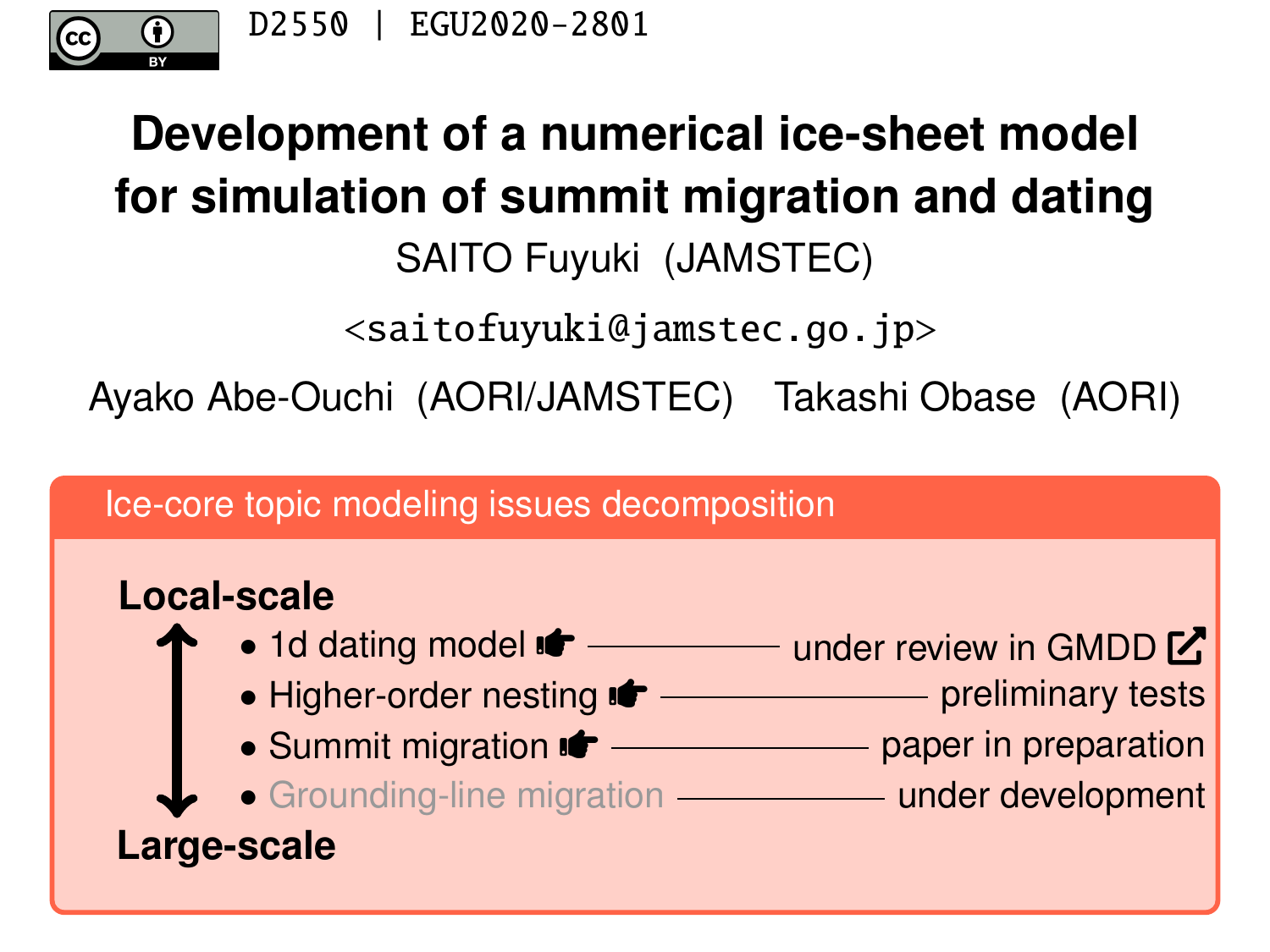## **Quest for "Oldest-Ice" ice core**

#### **Mid Pleistocene Transition (MPT)**

41 kyr-world to 100 kyr-world at ∼ 1 Ma Gases trapped in ice are most direct access to the climate variability

Check the following for this topic:

- [The Cryosphere Special issue \(2013\)](https://www.the-cryosphere.net/special_issue968.html)  $\mathbb{Z}$ Check the following for this topic:<br>
• The Cryosphere Special issue (2013) **C**<br>
• Lisiecki and Raymo (2005)<br>
• Fischer et al. (2013)<br>
• EPICA community members (2004)<br>
— Dome C (Current oldest core~ 800 kyr)<br>
• ...<br>
• SAIT
	- [Lisiecki and Raymo \(2005\)](#page-29-0)
	- [Fischer et al. \(2013\)](#page-28-0)
	- **[EPICA community members \(2004\)](#page-27-0)** 
		- Dome C (Current oldest core∼ 800 kyr)

· · ·

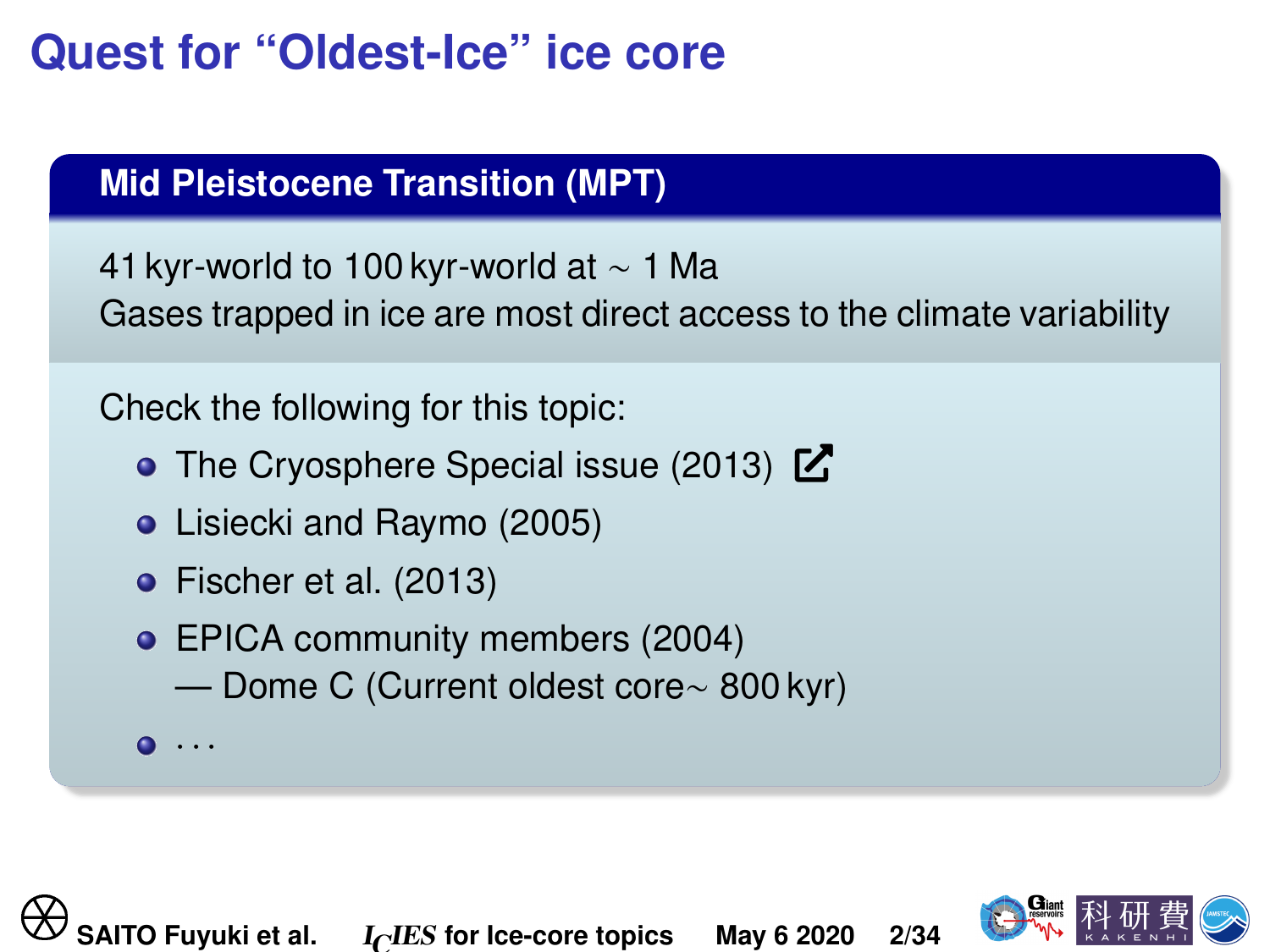# **Quest for drilling site(s) around Dome Fuji**

Japanese community collaboration

Need to choose the site(s) before drilling Field works (NIPR/...) + Modeling (JAMSTEC/ILTS/AORI/NIPR)

#### **Radar-echo sounding does good job**

- Internal laying visualization
- **Layer tracking from Dome Fuji**
- Detection of bottom melting **at present Example 12 Properties Controlling School of School of School of School of School of School of Simulation of temperature history<br>
■ Simulation of temperature history<br>
■ Simulation of temperature history<br>
■ Sairo Fuyuki et**

#### **Modeling can help....**

- Simulation of temperature history
- Simulation of ice flow history
- Age computation (**dating**)

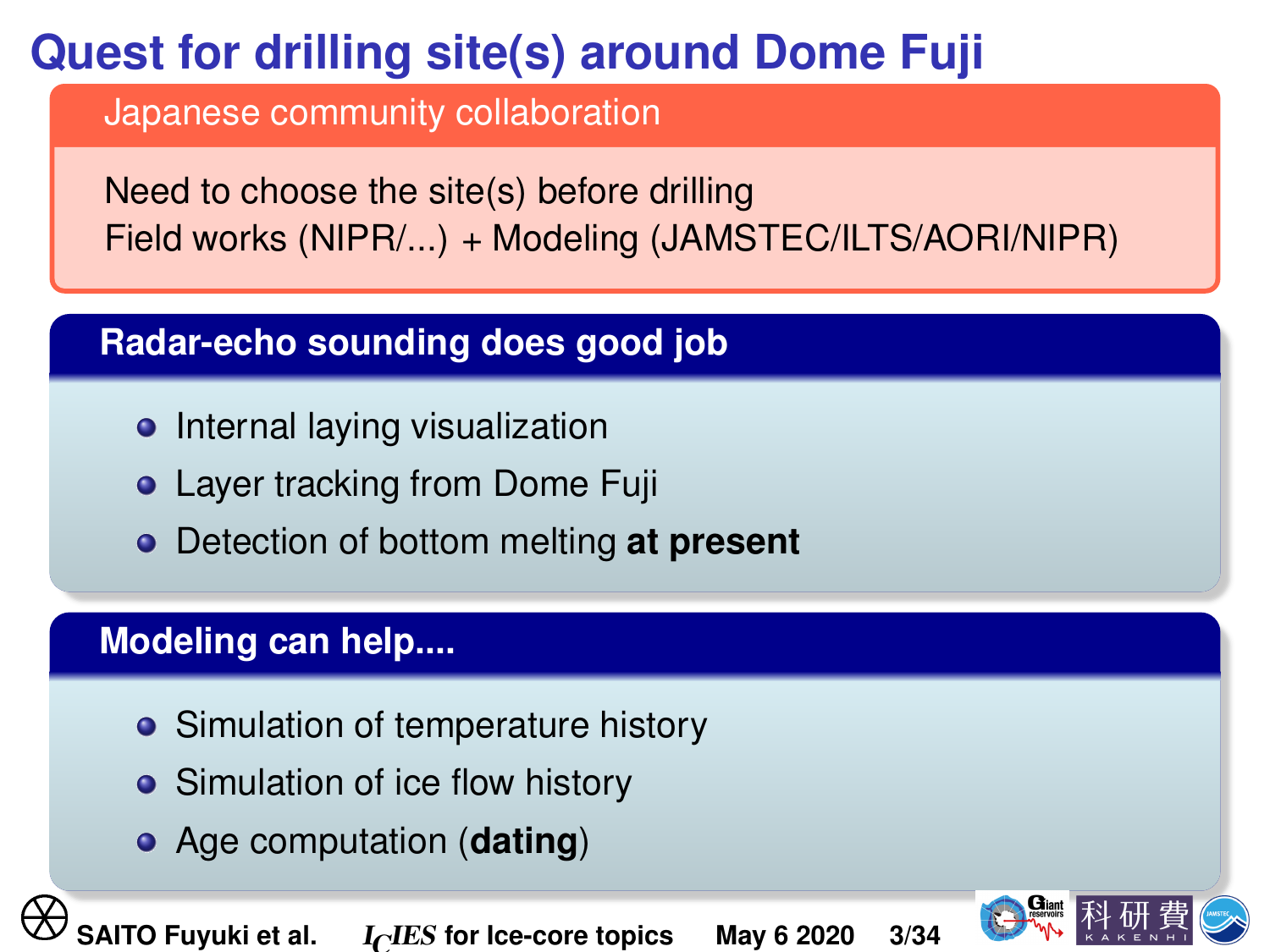## <span id="page-3-0"></span>**Age computation with high accuracy**

**Equation of Age — pure advection equation**

(1) 
$$
\frac{d\mathcal{A}}{dt} = 1 \text{ or } \frac{\partial \mathcal{A}}{\partial t} + v \cdot \nabla \mathcal{A} = 1,
$$

where  $\mathcal A$  is the duration since the deposit.

Studies to show performances of various numerical schemes:

- $\bullet$  Mügge et al. (1999), [Rybak and Huybrechts \(2003\)](#page-31-0)
	- Comparison of Eulerian and Lagrangian methods
- **[Greve et al. \(2002\)](#page-28-1) Upwinds, QUICK, TVD-LF**
- [Tarasov and Peltier \(2003\)](#page-32-0)[,Lhomme et al. \(2005\)](#page-29-2); [Clarke et al.](#page-27-1) [\(2005\)](#page-27-1) — Semi-Lagrangian Write  $\sigma$  is the duration since the deposit.<br> **Studies to show performances of various numerical sch**<br>
• Mügge et al. (1999), Rybak and Huybrechts (2003)<br>
— Comparison of Eulerian and Lagrangian method<br>
• Greve et al. (2
	- [Parrenin et al. \(2007\)](#page-30-0)
		- "Lagrangian thinning and Eulerian age scheme"

Still some possibilities for other schemes, e.g., **(R)CIP scheme**

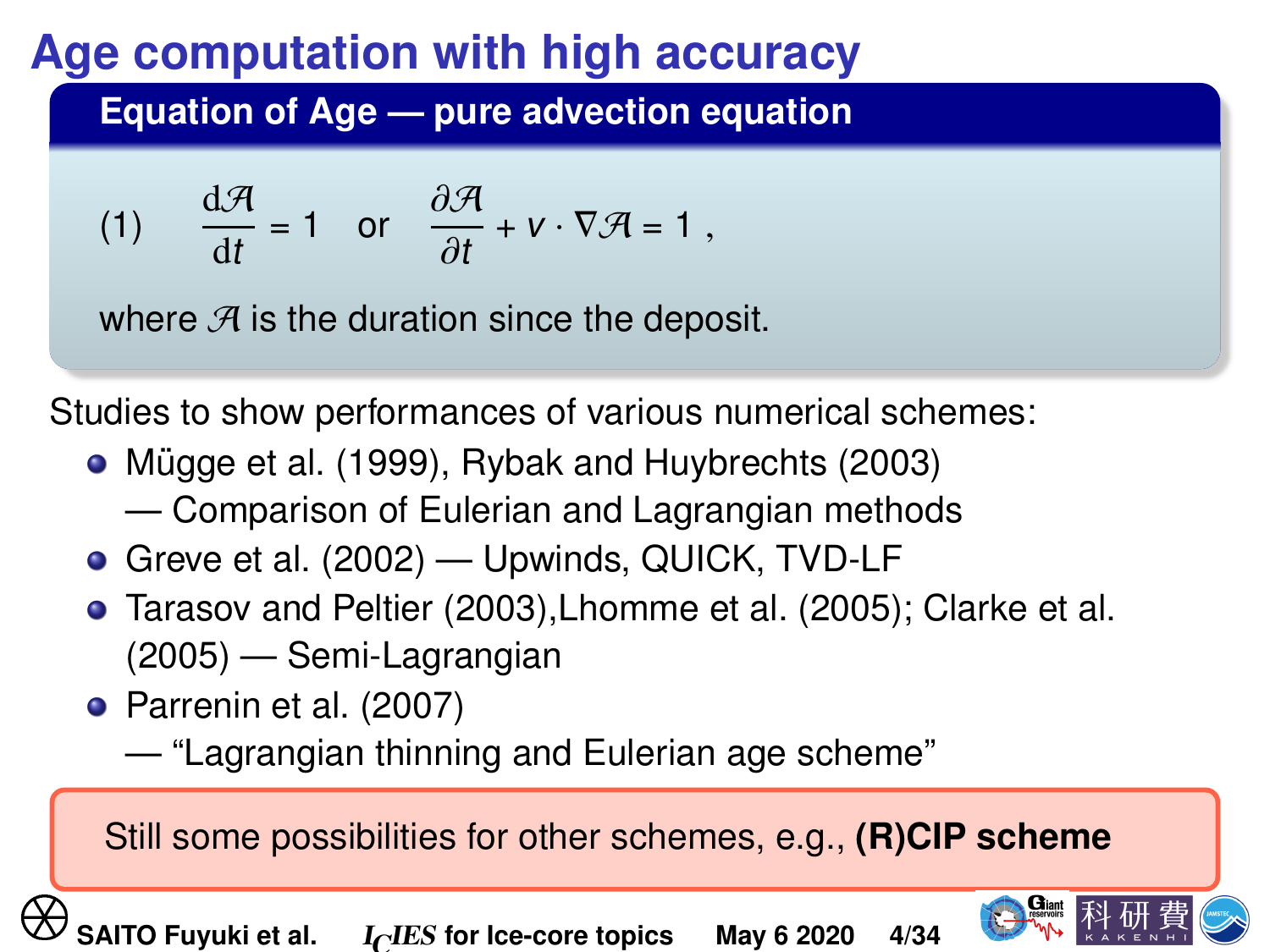# **CIP schemes (e.g., [Yabe et al., 2002\)](#page-33-0)**

A variation of semi-Lagrangian method

**CIP** ≡ **Constrained Interpolation Profile scheme**

Two advection equations to solve (in 1d case): (2)  $\frac{\partial f}{\partial t} + u \frac{\partial f}{\partial x} = h$ , ∂t ∂x<br>∂a ∂o ∂g<br>∍•  $\frac{\partial g}{\partial t} + u \frac{\partial g}{\partial x}$ (3)  $\frac{\partial g}{\partial t} + u \frac{\partial g}{\partial x} = \hat{h}$ , x-derivative of [\(2\)](#page-4-0), (2)  $\frac{\partial I}{\partial t} + U \frac{\partial I}{\partial x} = h$ ,<br>
(3)  $\frac{\partial g}{\partial t} + U \frac{\partial g}{\partial x} = \hat{h}$ , *x*-derivative of (2),<br>
where  $g = \frac{\partial f}{\partial x}$ , *h* and  $\hat{h}$  are non-advection terms.<br>
Interpolation functions *F* and *G* with constraints:<br>  $\begin{cases} F_k(x$ 

<span id="page-4-0"></span>where  $g=\frac{\partial f}{\partial x},$  h and  $\hat{h}$  are non-advection terms. Interpolation functions  $\overline{F}$  and  $\overline{G}$  with constraints:

(4)  $\begin{cases} \frac{1}{2} & \text{if } 0 \leq x \leq 1 \\ \frac{1}{2} & \text{if } 0 \leq x \leq 1 \end{cases}$  $\overline{\mathcal{L}}$  $F_k(x_k) = f(x_k), \quad F_k(x_{k+1}) = f(x_{k+1}),$  $F'_{k}$  $g'_k(x_k) = g(x_k), \quad F'_k$  $K'_k(x_{k+1}) = g(x_{k+1}), \qquad F'(x) = \frac{dF}{dx}.$ 

are used to compute upstream values.

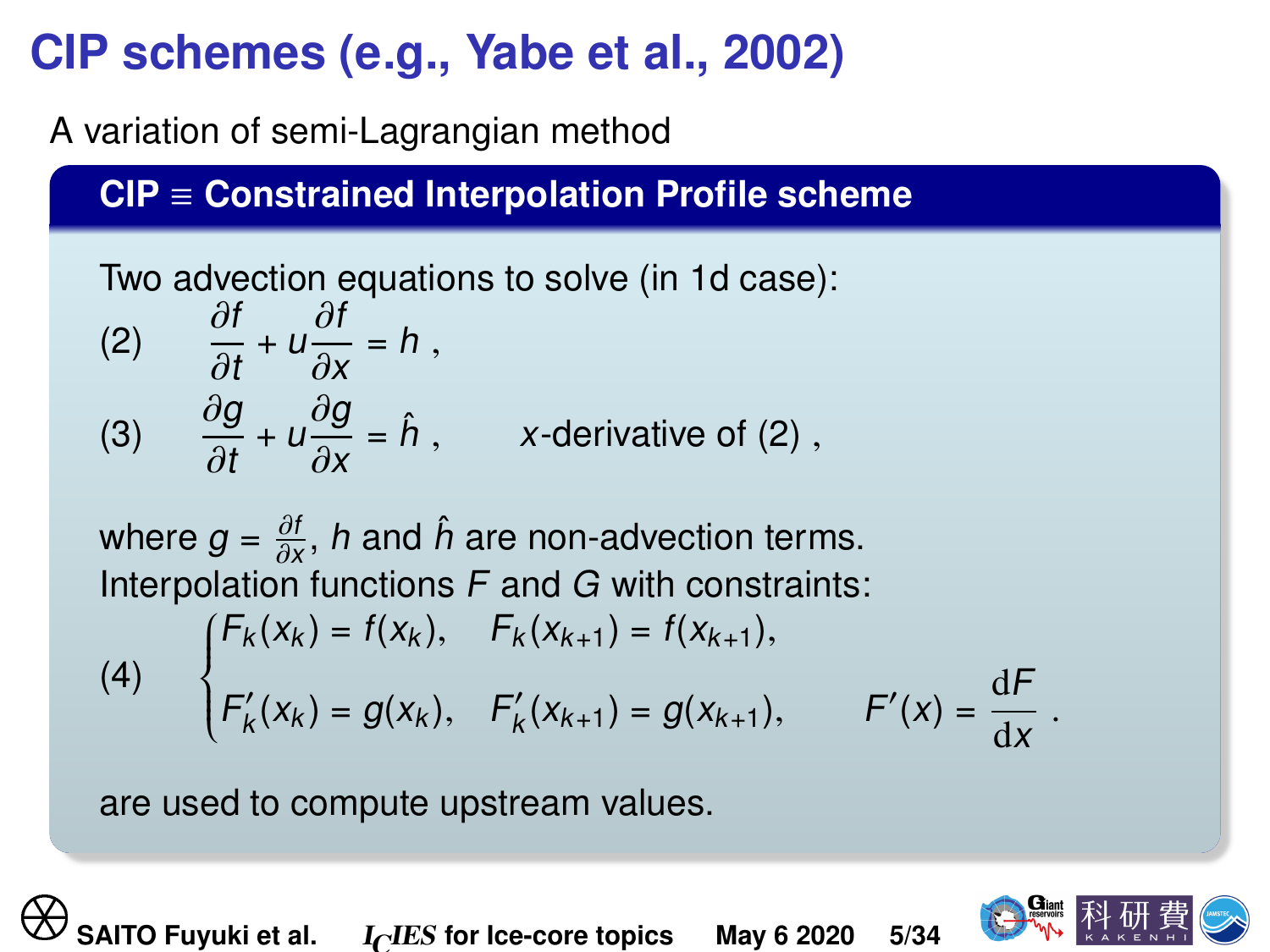## **RCIP schemes (e.g. [Xiao et al., 1996\)](#page-32-1)**

#### **RCIP** ≡ **a Rational function based CIP**

Switch interpolation function between:  
\n
$$
\begin{cases}\nF_k(X) = C_3X^3 + C_2X^2 + C_1X + C_0 & g_k \leq S_k \leq g_{k+1} \\
F_k(X) = \frac{C_2X^2 + C_1X + C_0}{1 + D_1X} & \text{otherwise,} \\
\text{where } X = x - x_k, S_k = (f_{k+1} - f_k) / \Delta x_k, \Delta x_k = x_{k+1} - x_k.\n\end{cases}
$$
\nThe RCIP shows **less diffusive** solution as well as **Less osc** fronts.  
\n
$$
\begin{cases}\n\bigoplus_{k=1}^{\infty} S_{k+1} \leq \frac{C_2X^2 + C_1X + C_0}{1 + D_1X} & \text{otherwise.}\n\end{cases}
$$
\n
$$
\bigoplus_{k=1}^{\infty} S_{k+1} \leq \frac{C_2X^2 + C_1X + C_0}{1 + D_1X}
$$

where 
$$
X = x - x_k
$$
,  $S_k = (f_{k+1} - f_k) / \Delta x_k$ ,  $\Delta x_k = x_{k+1} - x_k$ .

The RCIP shows **less diffusive** solution as well as **Less oscillation** at fronts.

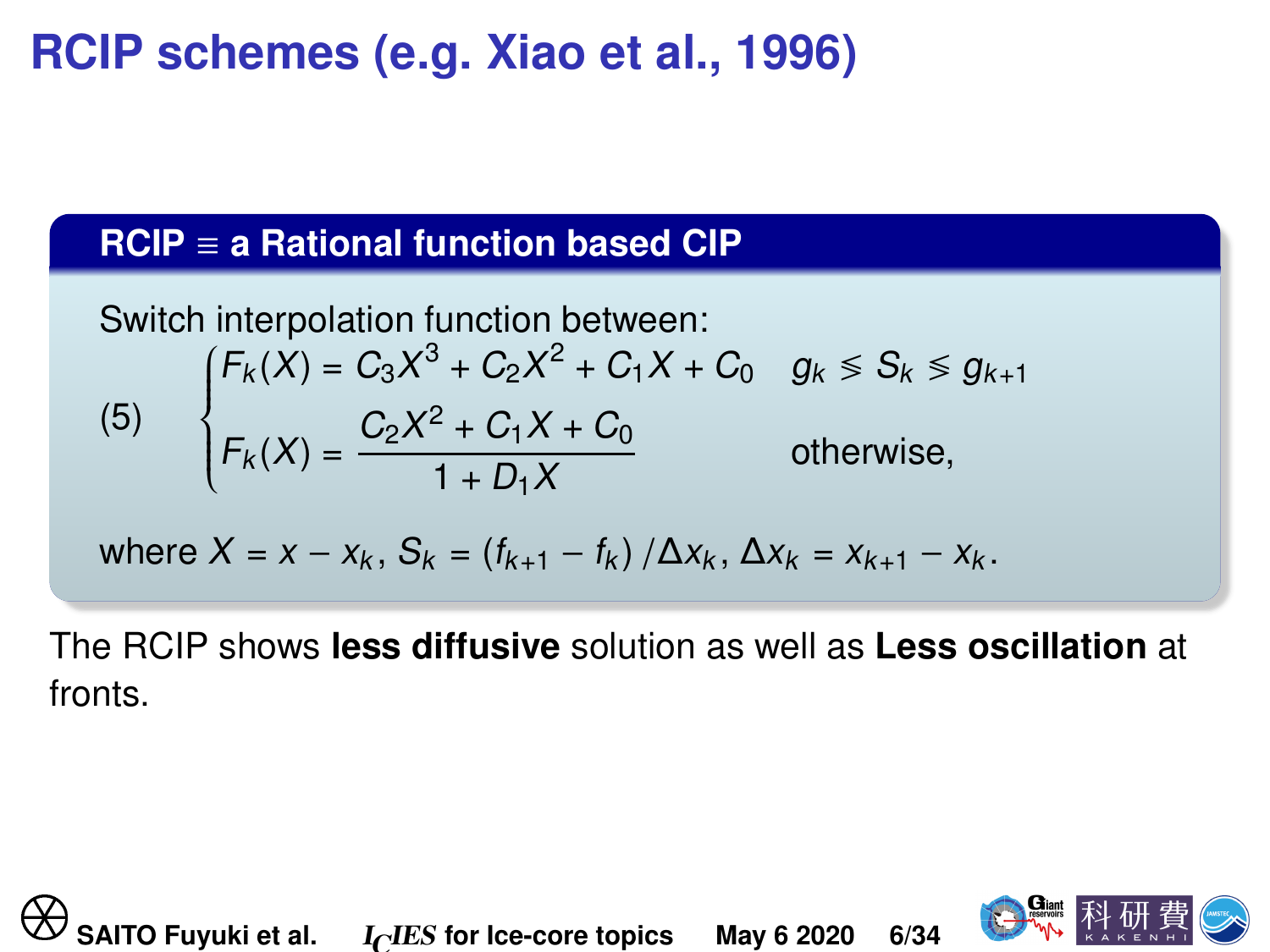### **Demonstration of RCIP**

Highlights of [Saito et al. \(2020\)](#page-32-2)

Implement RCIP scheme on age computation in an ice-sheet model

- Vertical 1-d age computation under **prescribed** velocity history
- Comparison with first- and second-order upwind schemes
	- Not with various slope limiters
	- Not with even higher-order schemes
	- Not with other semi-Lagrangian
	- Not with Lagrangian
	- These are beyond the scope
- Two variation to compute upstream departure points in RCIP scheme — no significant difference • Vertical 1-d age computation under **prescribed** vel<br>
• Comparison with first- and second-order upwind sc<br>
• Not with various slope limiters<br>
• Not with other semi-Lagrangian<br>
• Not with Lagrangian<br>
• These are beyond th

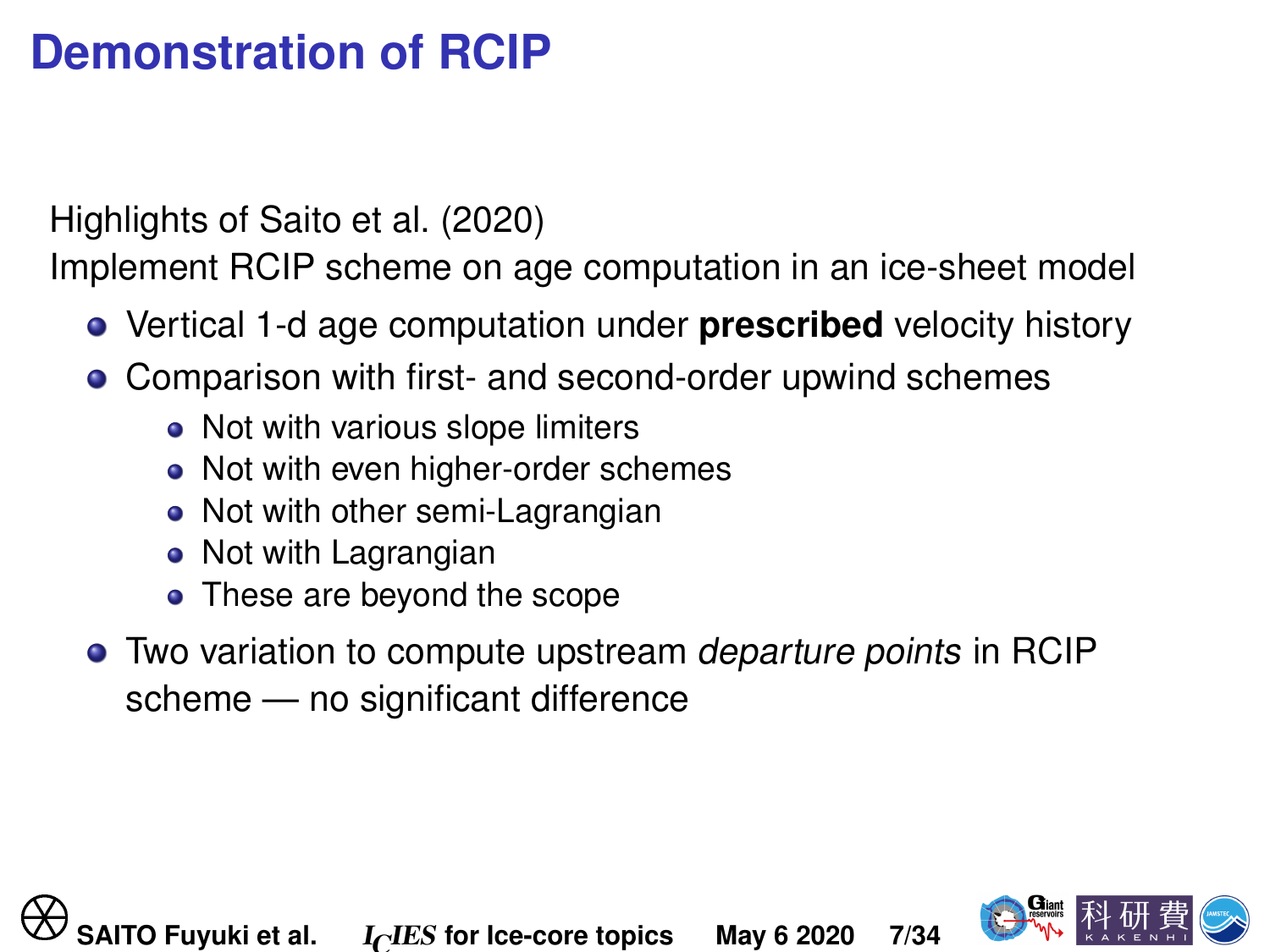## **Demonstration of RCIP scheme on dating issue**

**Equations to solve (1-dimension)**

(6) 
$$
\begin{cases} \frac{\partial \mathcal{A}}{\partial t} + w \frac{\partial \mathcal{A}}{\partial z} = 1, \\ \frac{\partial \mathcal{A}'}{\partial t} + w \frac{\partial \mathcal{A}'}{\partial z} = -\frac{\partial w}{\partial z} \mathcal{A}', \end{cases}
$$

$$
\mathcal{A} : \text{age}, \, \mathcal{A}' = \partial \mathcal{A}/\partial z, \, w \colon \text{velocity}
$$

**Prescribed boundary condition and velocity profiles**

$$
(\frac{\partial f}{\partial t} + W \frac{\partial f}{\partial z}) = -\frac{\partial f}{\partial z} \mathcal{F} \mathbf{1},
$$
  

$$
\mathcal{F} \mathbf{1} : \text{age, } \mathcal{H}' = \partial \mathcal{H}/\partial z, \text{ w: velocity}
$$
  
**Prescribed boundary condition and velocity profiles**  

$$
(7) \quad W(\zeta, t) = -\left[ \left( M_s(t) + M_b(t) - \frac{\partial H}{\partial t} \right) \tilde{w}(\zeta) - M_b(t) \right], \quad \zeta = z/H,
$$

$$
(8) \quad \tilde{w}(\zeta) = 1 - \frac{p+2}{p+1} (1-\zeta) + \frac{1}{p+1} (1-\zeta)^{p+2},
$$

$$
M_s, M_b: \text{ surface/basal mass input; } H: \text{ thickness; } p: \text{ a parameter}
$$
  

$$
\bigotimes \text{SATO Fuyuki et al.} \quad I_C \text{IES for ice-core topics} \quad \text{May 6 2020} \quad 8/34 \quad \bigotimes \text{Rlyth}
$$

(8) 
$$
\tilde{w}(\zeta) = 1 - \frac{p+2}{p+1}(1-\zeta) + \frac{1}{p+1}(1-\zeta)^{p+2}
$$
,

 $\mathit{M}_{\mathrm{s}},\mathit{M}_{\mathrm{b}}$ : surface/basal mass input; H: thickness;  $p$ : a parameter

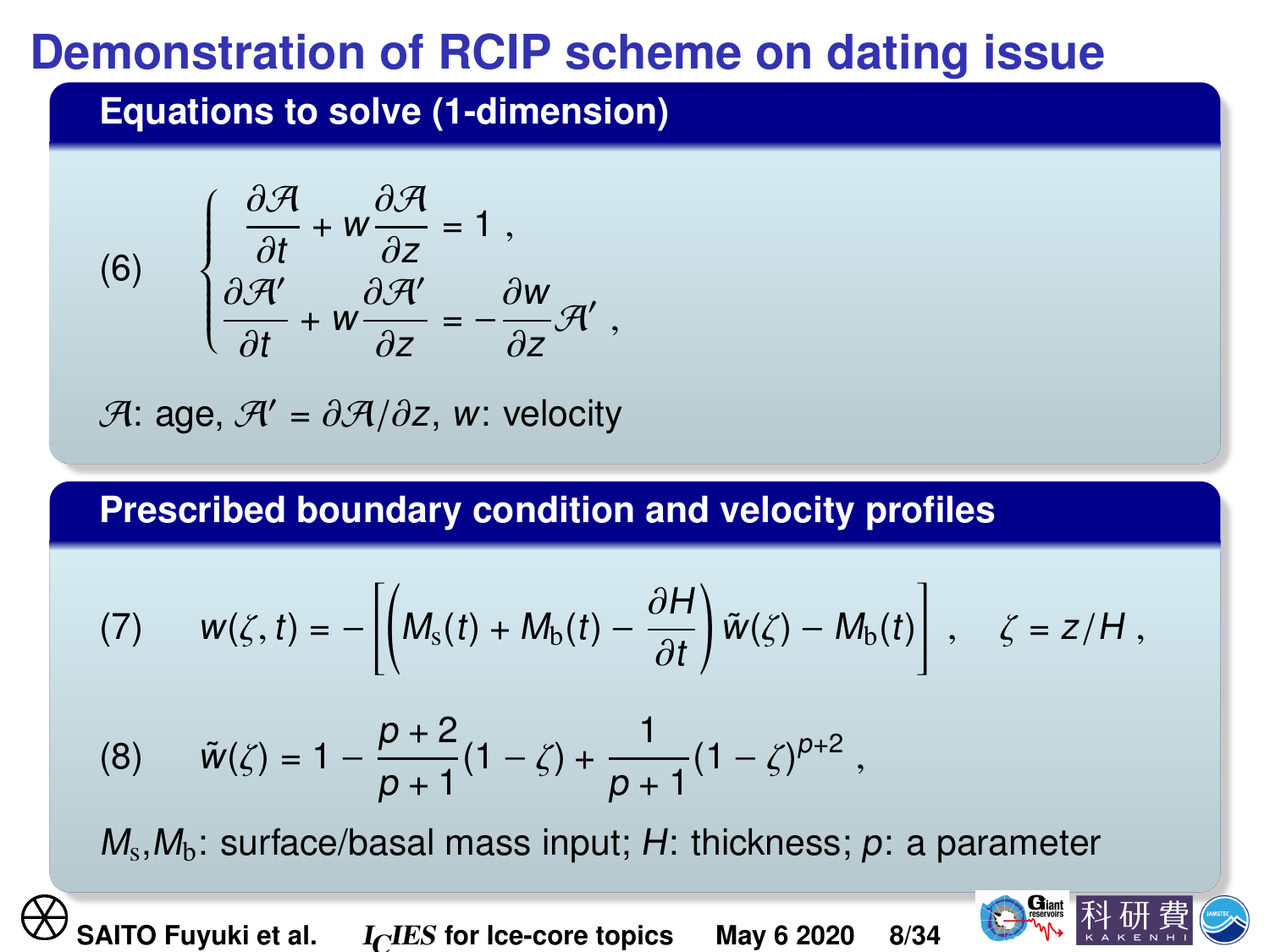## **Example configuration**

- $p = 3$  for w
- $M_h = 0$ , H = 3000 m constant
- Square-wave type  $M_s$  evolution (green-line)



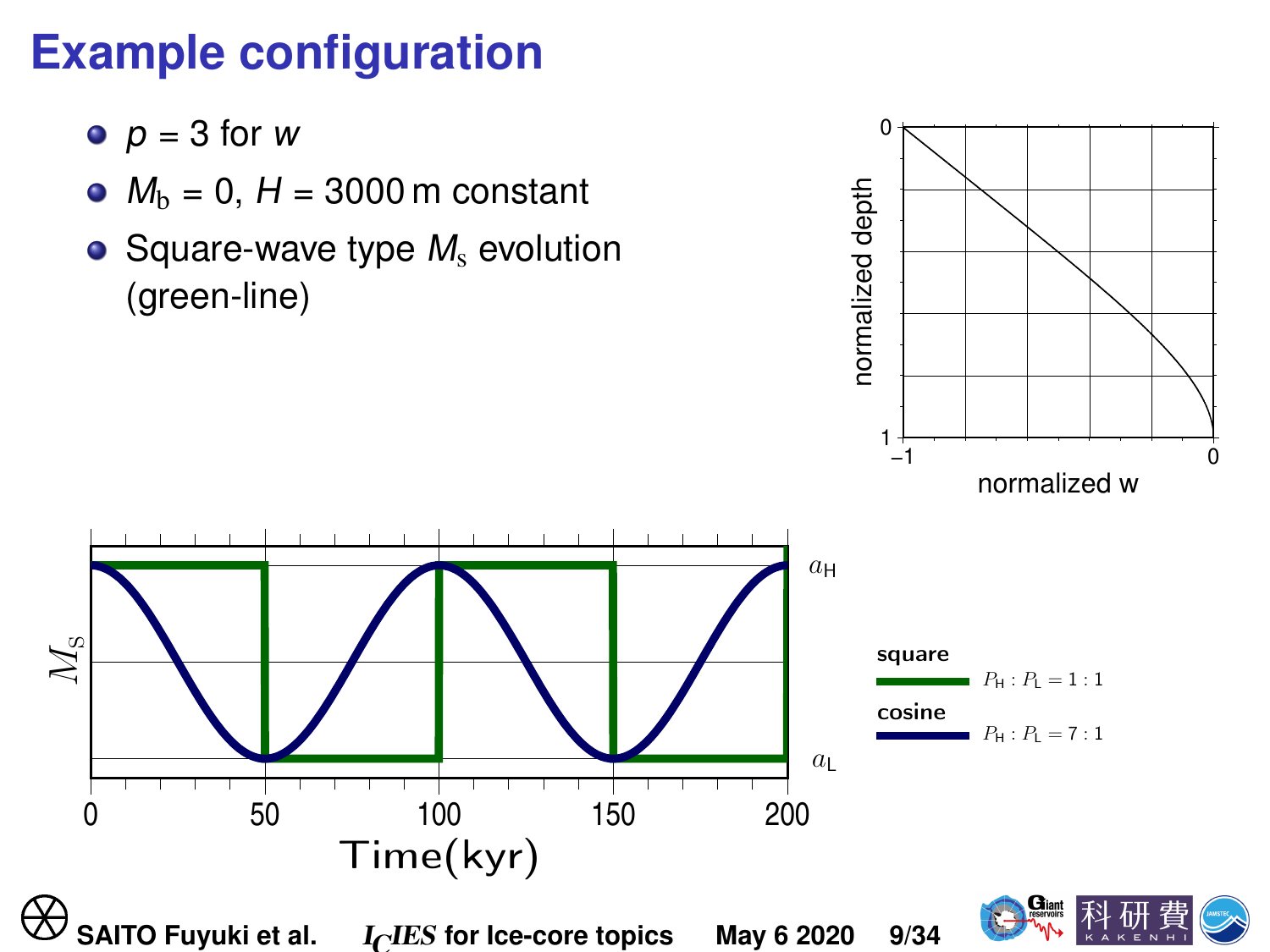#### **Example result (square-wave)**

Simulated age vs depth:

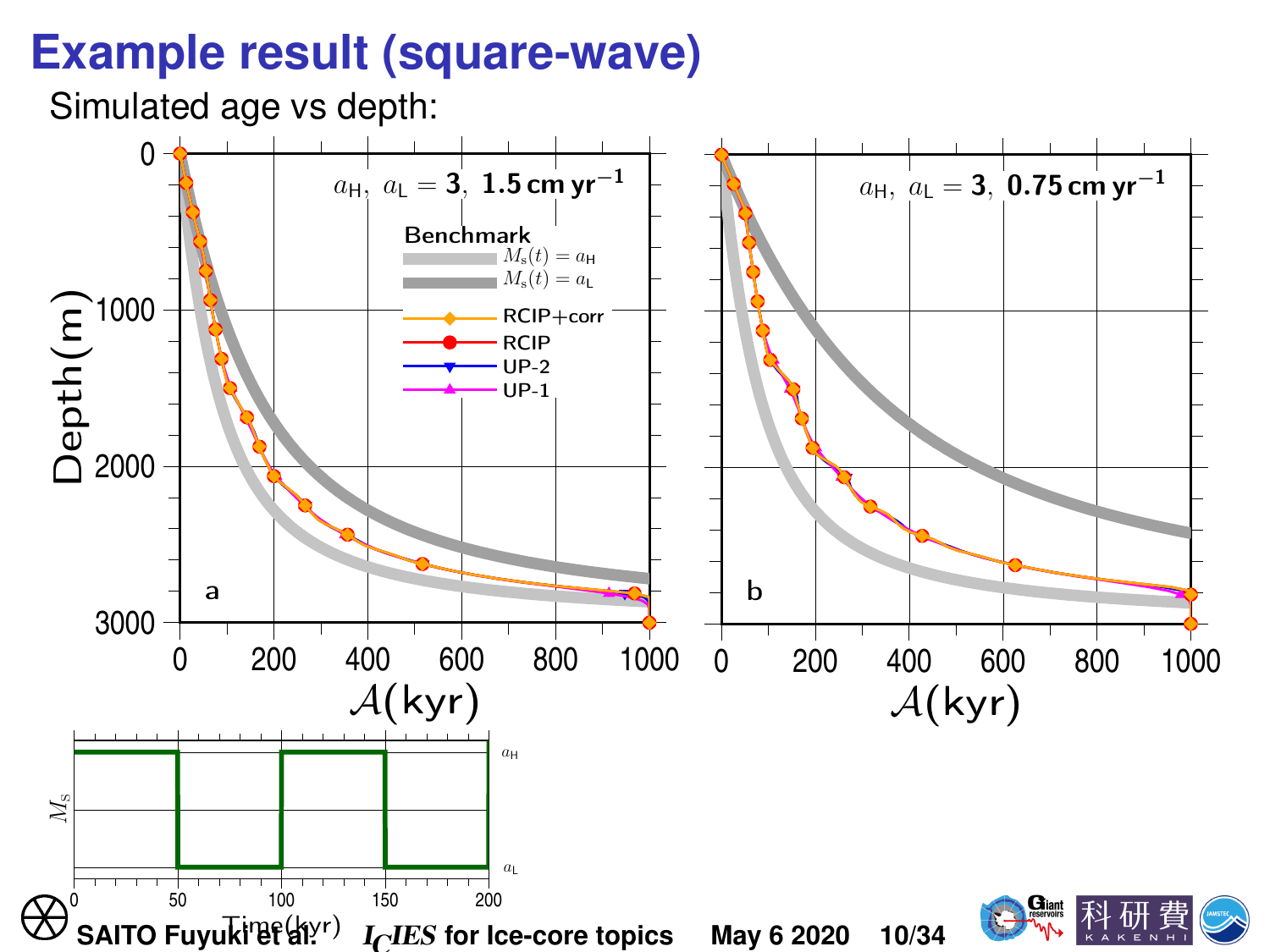### **Example result (cosine-wave)**

Simulated age vs depth:

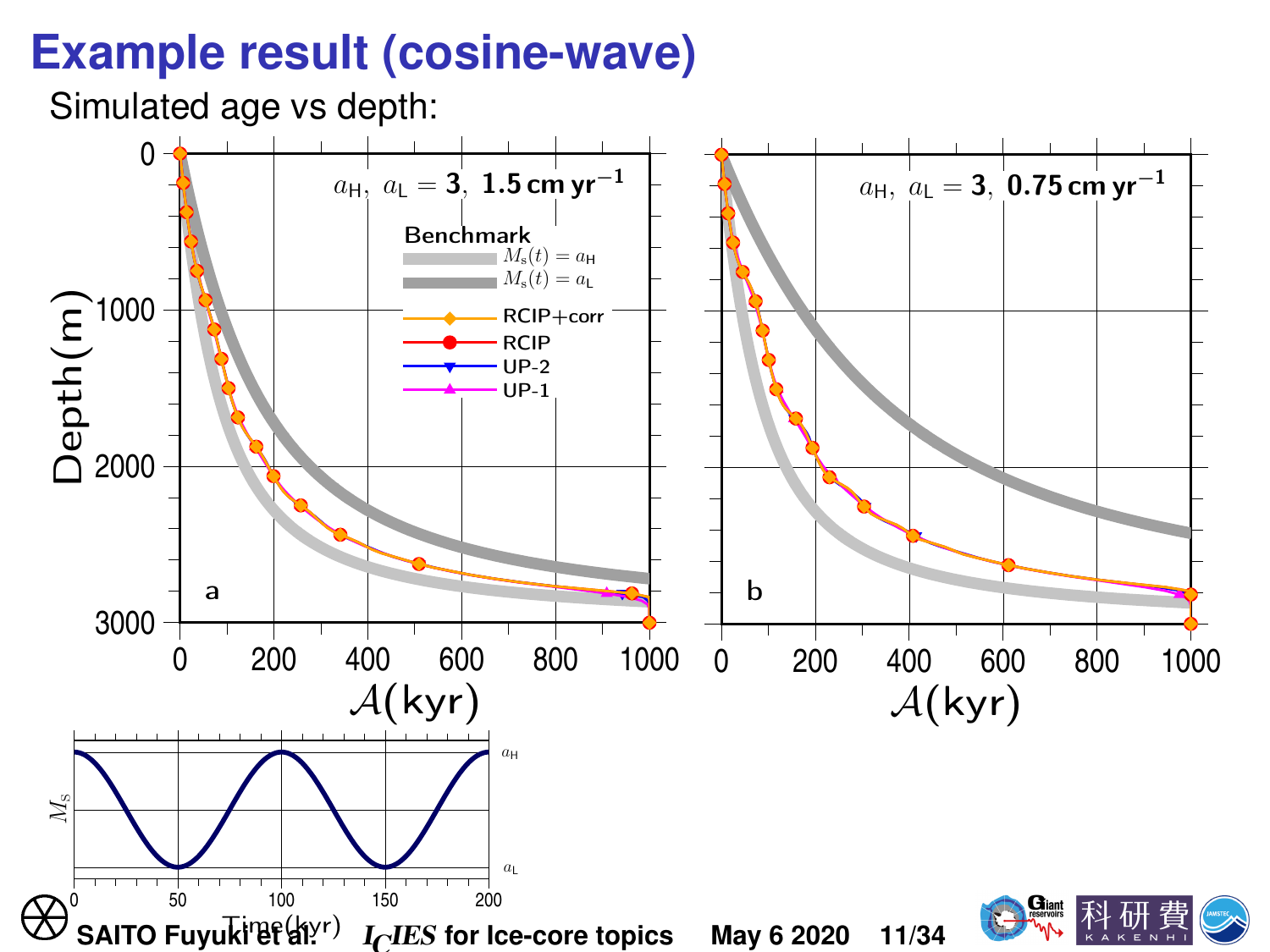### **Example result (square-wave)**



 $\bullet$  Depth- $\lambda$  relation should follow steady velocity cases (two gray lines) if normalized shape of vertical velocity is the same

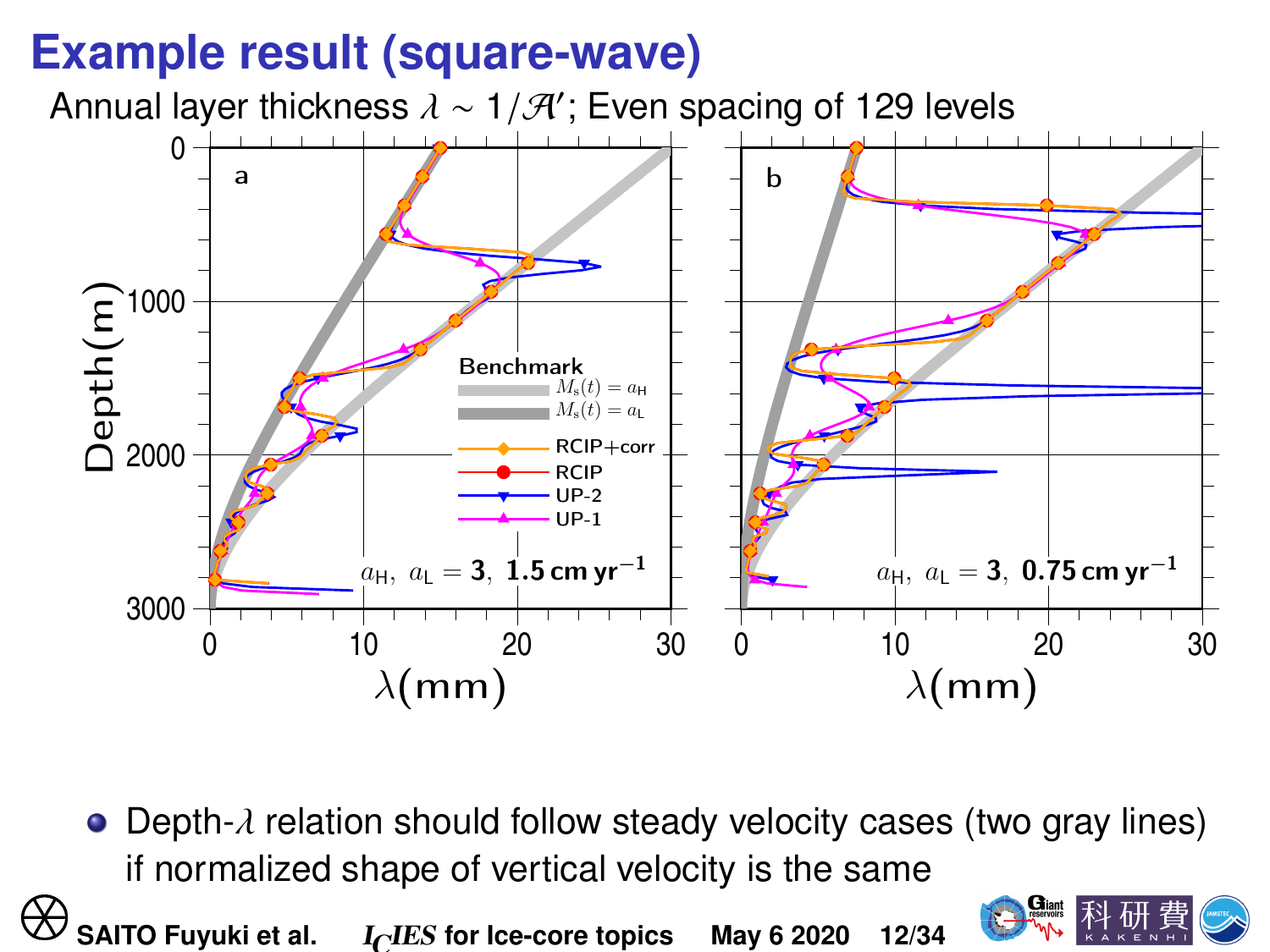### **Example result (cosine-wave)**



• Oscillation may show under smooth mass balance history

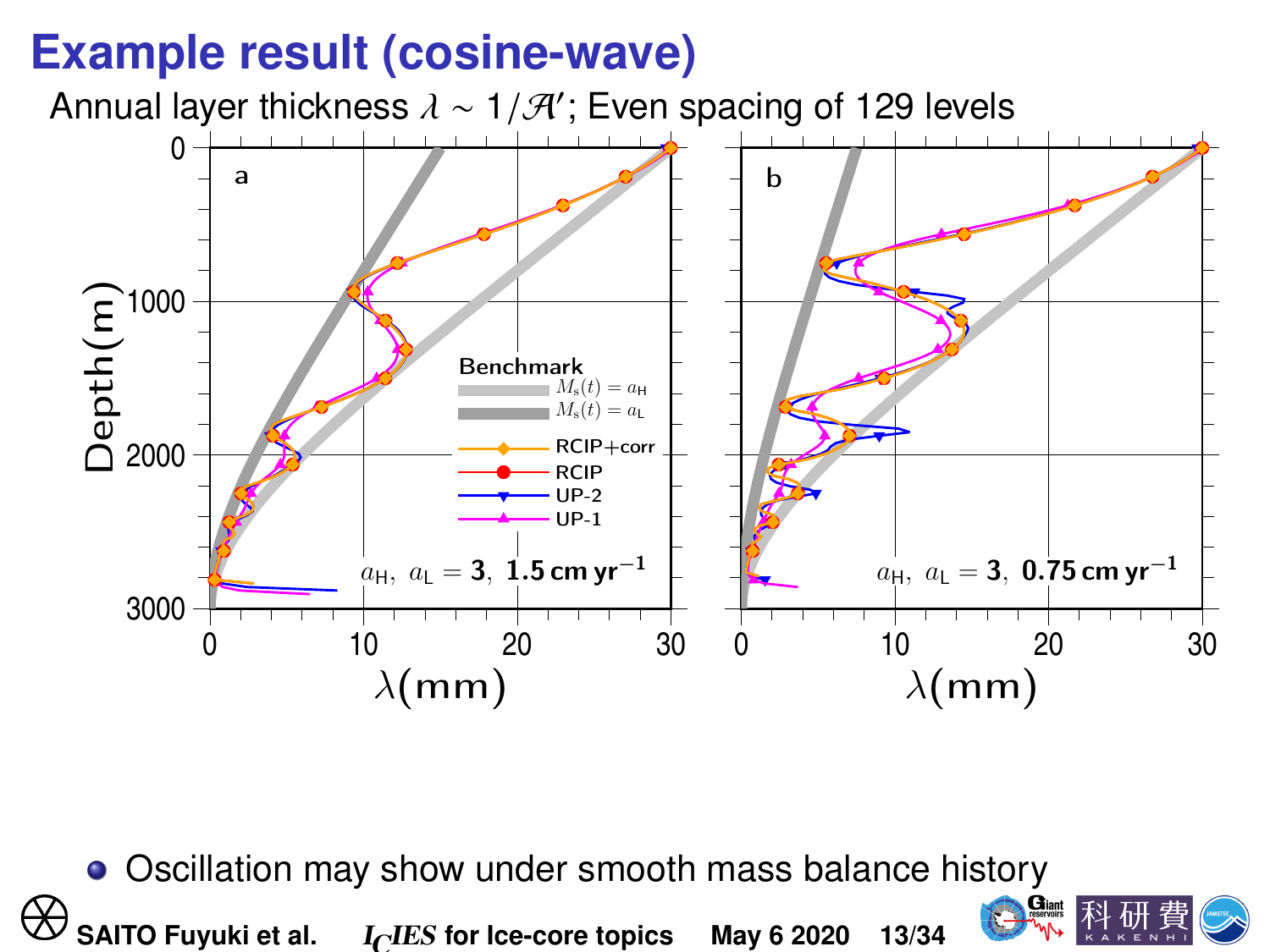### **Example result (high resolution)** ∆A(kyr)

- Non-uniform smooth discretization of 513 levels
- Square-wave 50 kyr 50 kyr a

λ(mm)

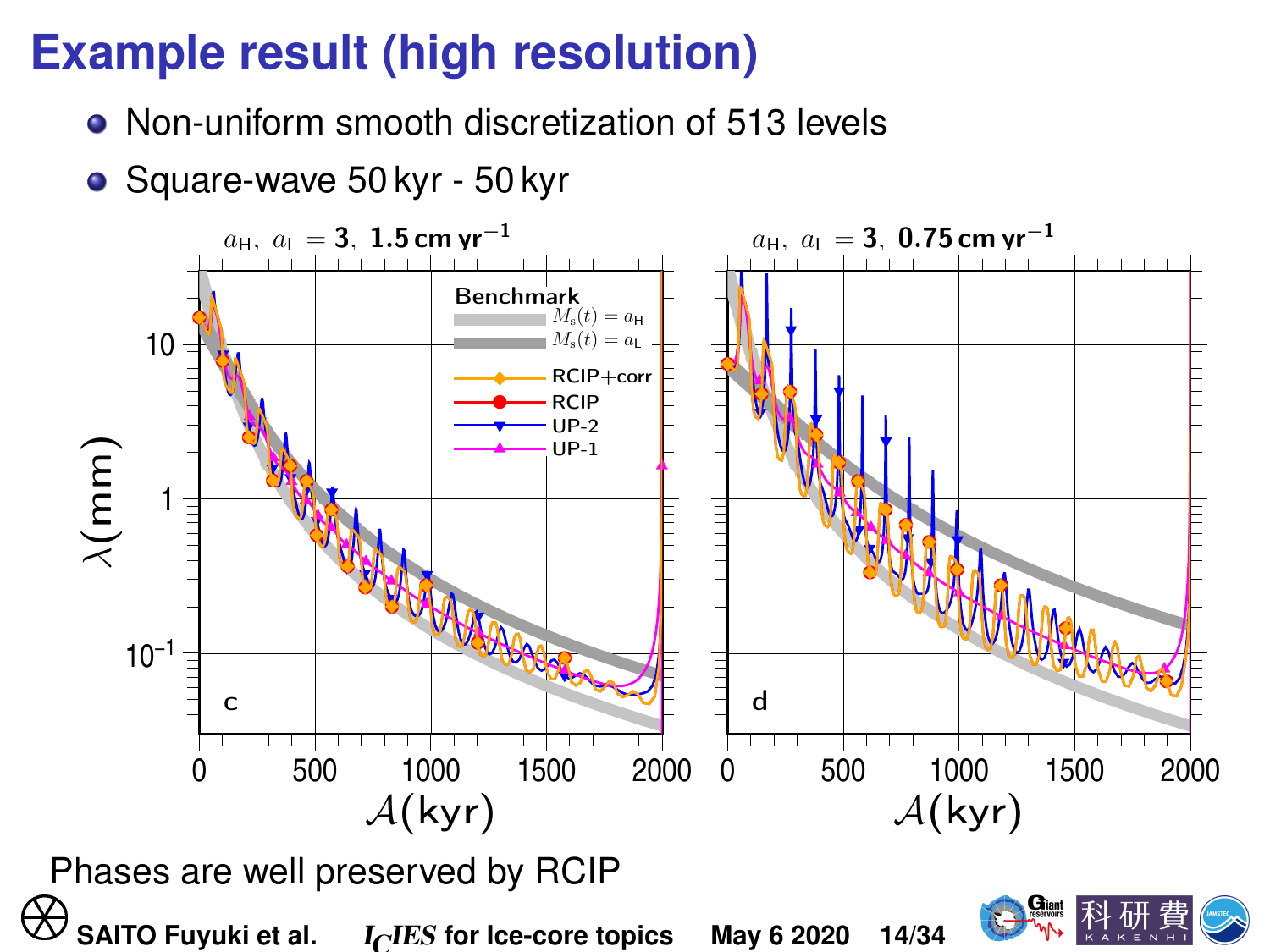## **Brief summary on RCIP implementation**

- Computed annual layer thickness is less diffusive by RCIP, as expected
- Phase of changes in annual layer thickness is well preserved by RCIP, as expected

 $\rightarrow$  under review in [GMDD](https://www.geosci-model-dev-discuss.net/gmd-2020-53/)  $\overline{V}$ 

#### **Development steps**

**1** Dating with high accuracy under **prescribed** flow history

 $\Rightarrow$  How to compute flow history at ice divides? **SAITO Fuyuki et al.** Increase to the corrected method in the SAITO Fuyuki et al. Increase of the correction of the SAITO Fuyuki et al. Increase of the corrections May 6 2020 15/34

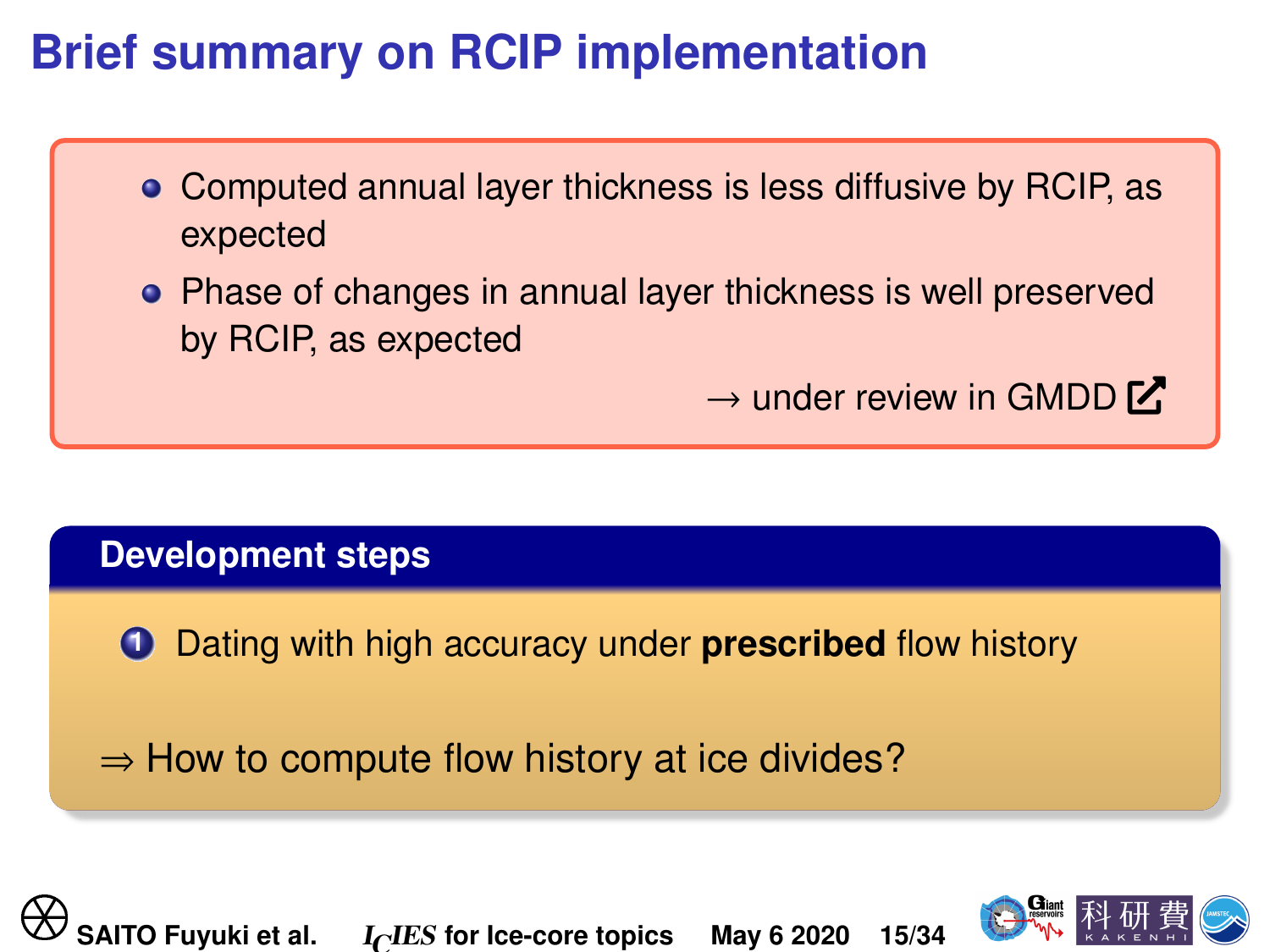# **Ice flow computation at divide**

<span id="page-15-0"></span>Steady flow structure is expected for a drilling site

**Summit or ice-divide flow**

- Different flow structure from the 'shear' region
- Divergent flow, no (little) horizontal velocity Horizontal scale ∼ O(thickness)[\(Hindmarsh, 1996\)](#page-28-2)

Need a different flow-regime modeling near divide, with higher-resolution ⇒ **Nesting model** development • Different flow structure from the 'shear' region<br>• Divergent flow, no (little) horizontal velocity<br>Horizontal scale ∼ *O*(thickness)(Hindmarsh, 199<br>• Need a different flow-regime modeling near divide, with<br>→ **Nesting m** 

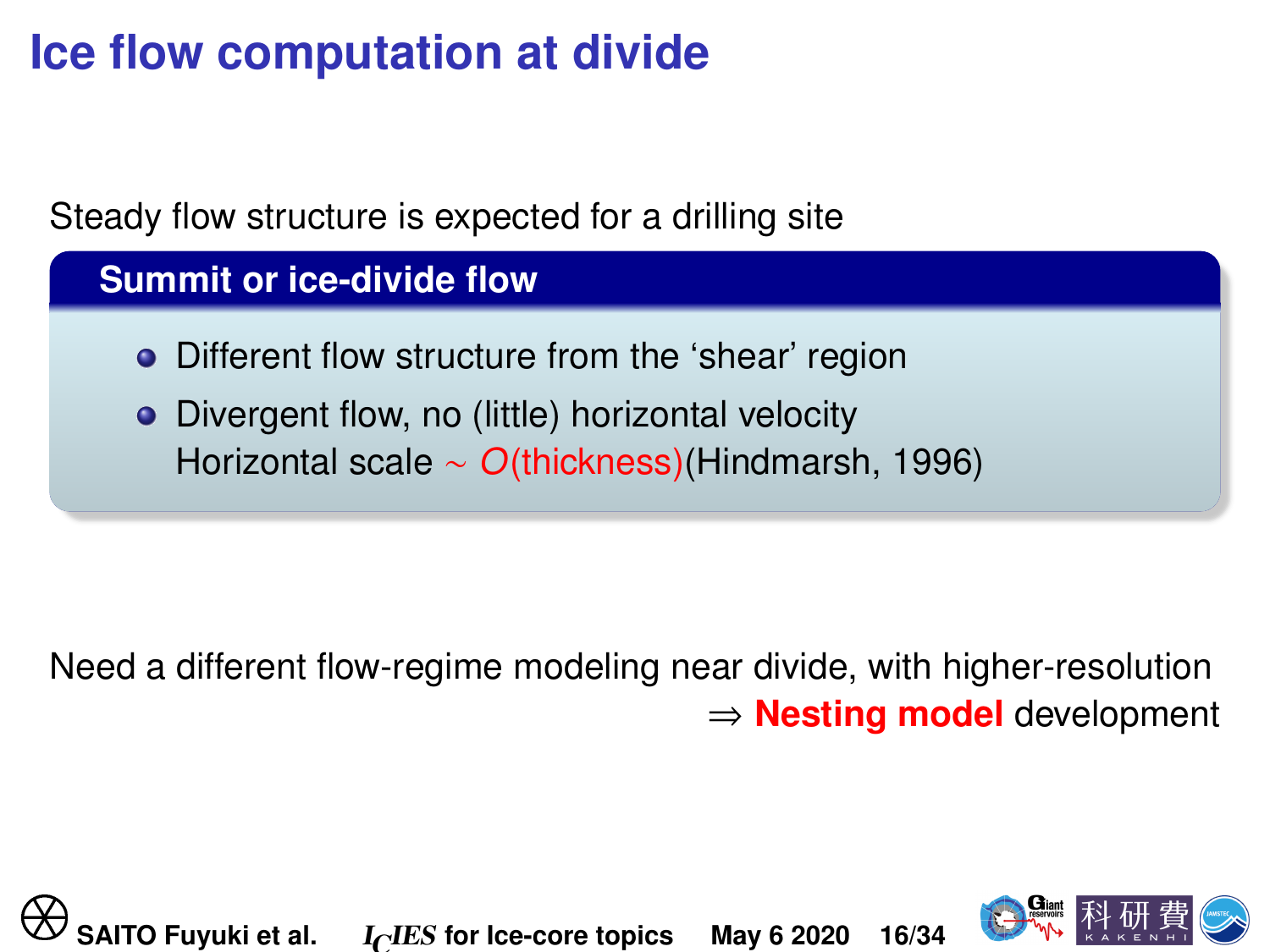## **Ice flow and approximation**



E: enhancement factor,

 $E = E$ (impurity,  $\cdots$ )

A: rate factor,  $A = A(T)$ 

$$
\dot{\epsilon} \text{: strain rate, } \frac{\partial u_{ij}}{\partial x_j}
$$

∂xj<br>sti  $\sigma$ : (deviatoric) stress<br>n: flow-law exponent

n: flow-law exponent, typically 3.

**Shallow-Ice Approximation (SIA)**

Use  $\sigma_{xz}, \sigma_{yz}$  $u = u_B - 2 \left(\rho g\right)^n \left(\frac{\partial s}{\partial x}\right)$ ∂x<br>′′  $\big)^n$  $H^{n+1} \int d\zeta E A (1-\zeta)^n$ **Shallow-Ice Approximation (SIA)**<br>
Use  $\sigma_{xz}$ ,  $\sigma_{yz}$ <br>  $u = u_B - 2 (\rho g)^n \left(\frac{\partial s}{\partial x}\right)^n H^{n+1} \int d\zeta E A (1 - \zeta)^n$ <br>
• Good approx. over the (most) grounded part<br> **Higher-order Approximation (HOA)**<br>
HOA = SIA +  $\sigma_{xx}$ ,  $\sigma_{yy}$ ,

• Good approx. over the (most) grounded part

**Higher-order Approximation (HOA)**  $HOA = SIA + \sigma_{xx}, \sigma_{yy}, \sigma_{xy}$ 

- **Near summit**  $\sigma_{xz}, \sigma_{yz} \sim 0$
- Near margin, ice-stream, floating part

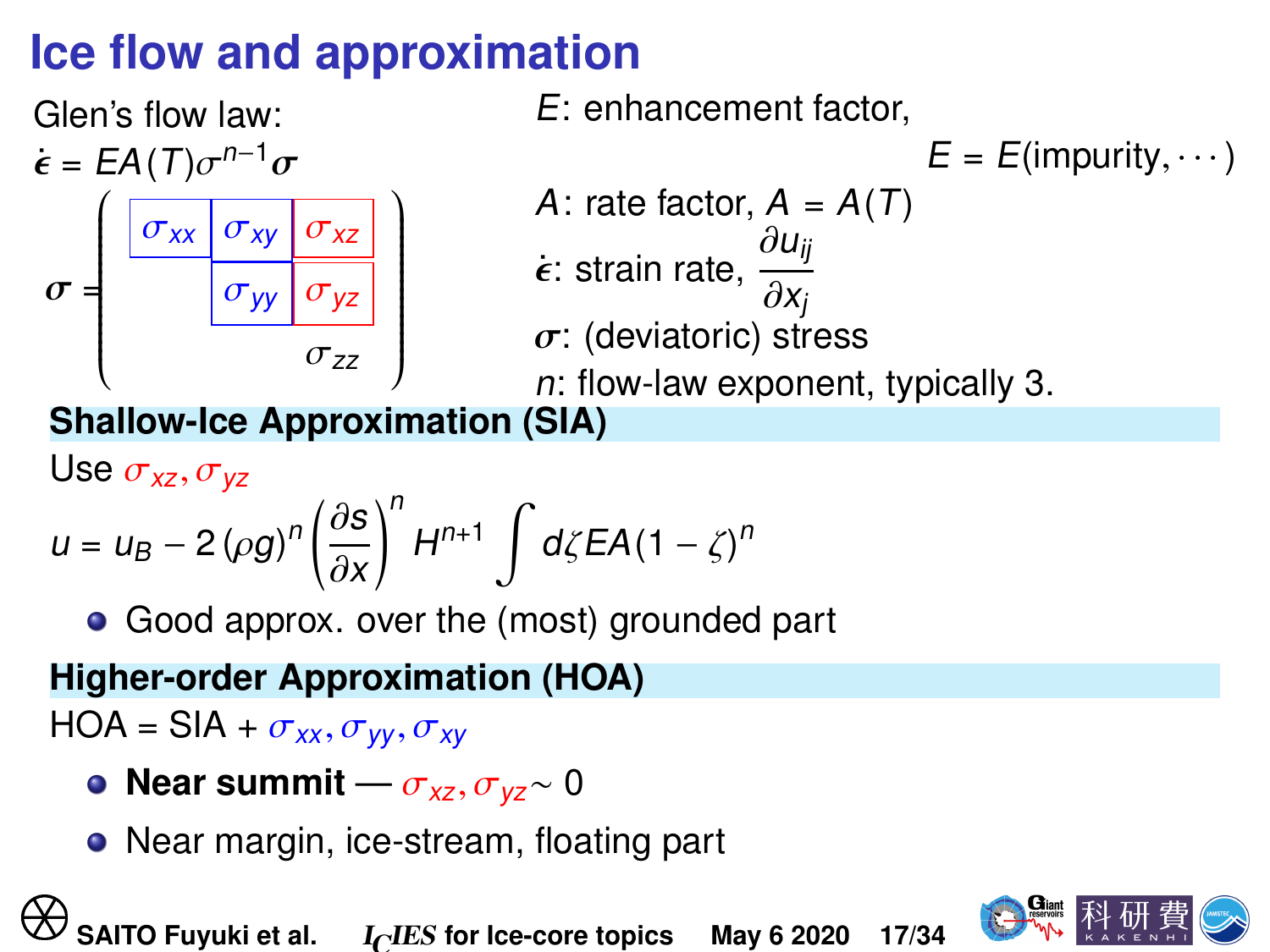## **High resolution flow computation around Dome**

A nesting model is effective

- Large-scale SIA modeling for most part
- Small-scale HOA modeling around the target

Both types of models are in hands....

SIA model:  $I_CIES$  [\(Saito and Abe-Ouchi, 2010\)](#page-31-1) HOA model:  $I_{\cap}I\text{ES-HOA}$  [\(Saito et al., 2003\)](#page-31-2)

#### **Development of a HOA/SIA nesting model**

- **Goal**: a high resolution HOA model nesting on prescribed region around the target in low resolution SIA model Both types of models are in hands....<br>
SIA model:  $I_C IES$  (Saito and Abe-Ouchi, 2010)<br>
HOA model:  $I_C IES$ -HOA (Saito et al., 2003)<br> **Development of a HOA/SIA nesting model<br>
• Goal: a high resolution HOA model nesting on p<br>
r** 
	- Intermediate: embedding same resolution HOA model on prescribed region

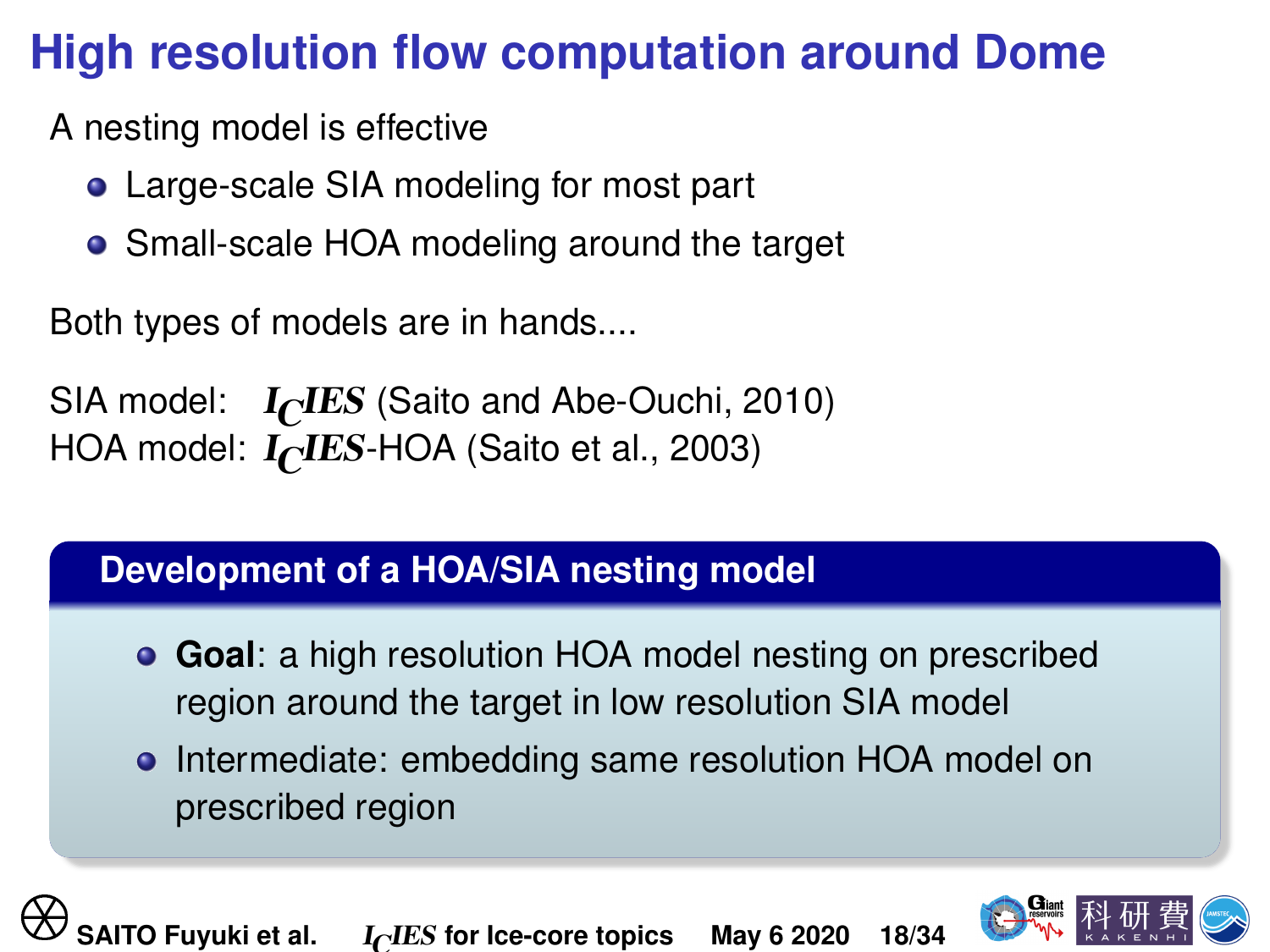## **HOA preliminary results**

- $I<sub>C</sub>IES$  with 3D higher-order option [\(Saito et al., 2003\)](#page-31-2)
- **Embedding** HOA model only over prescribed region (gray square) around Dome Fuji, with the same spatial resolution as SIA
- **•** Trial: 25 kyr experiment starting from SIA result



#### **Need to investigate further....**

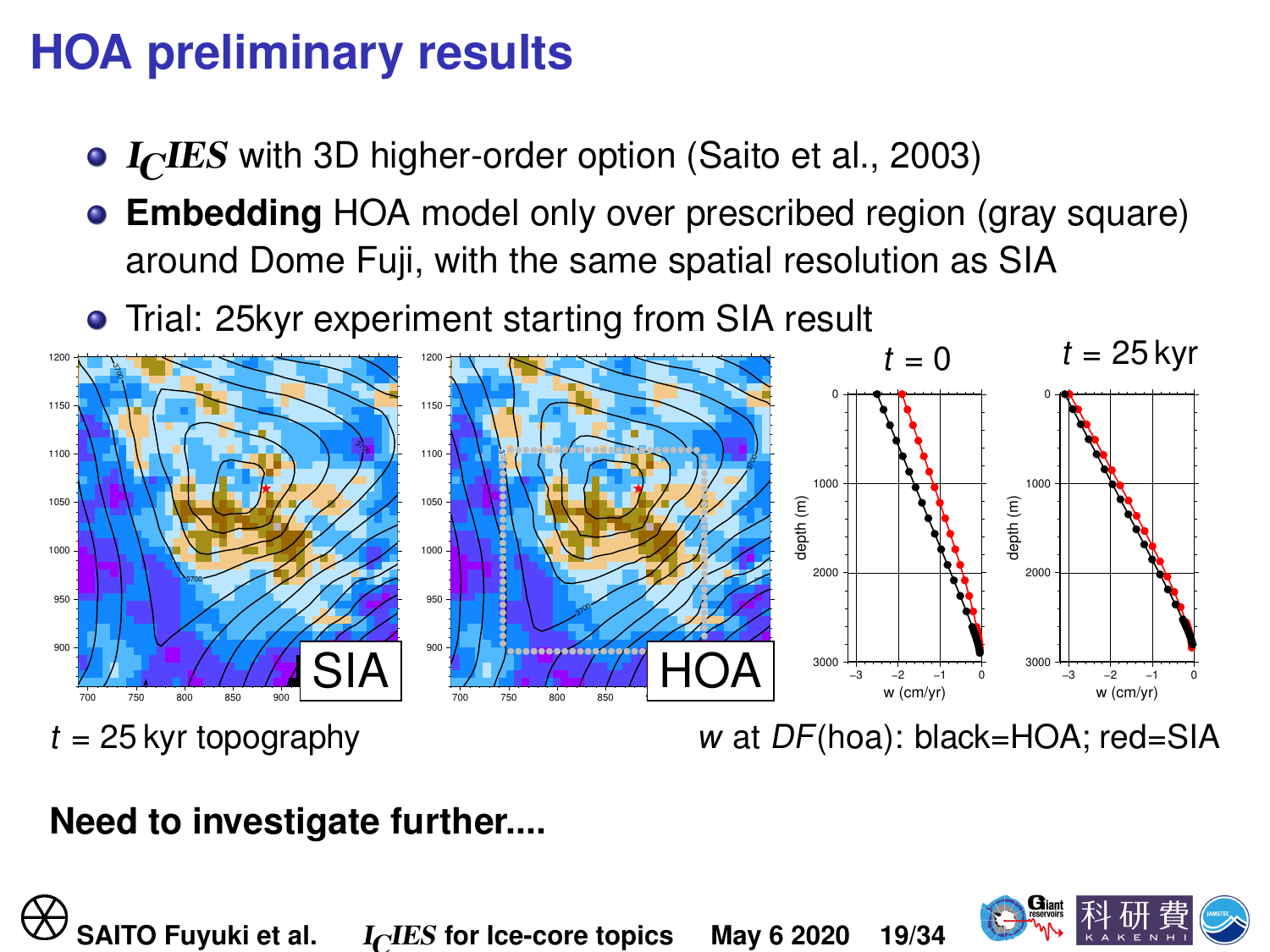## **Brief summary on HOA embedding**

- Higher-order ice flow computation is being implemented
- Just tested for simple cases

 $\rightarrow$  To develop further

#### **Development steps**

- **1** Dating with high accuracy under **prescribed** flow history
- **2** HOA flow velocity over **prescribed** summit region
- ⇒ How to define ice divides?

— Divide can migrate according to changes in environments **SAITO FUNDER IN EXECUTE: SAITO FUNDER INCREDICATION**<br> **SAITO Fuyuki et al.** Increase [for Ice-core topics](#page-0-0) May 6 2020 20/34<br>
∴<br>
∴<br>
∴<br>
∴<br>
∴<br>
∴<br>
SAITO Fuyuki et al. Increase for Ice-core topics May 6 2020 20/34

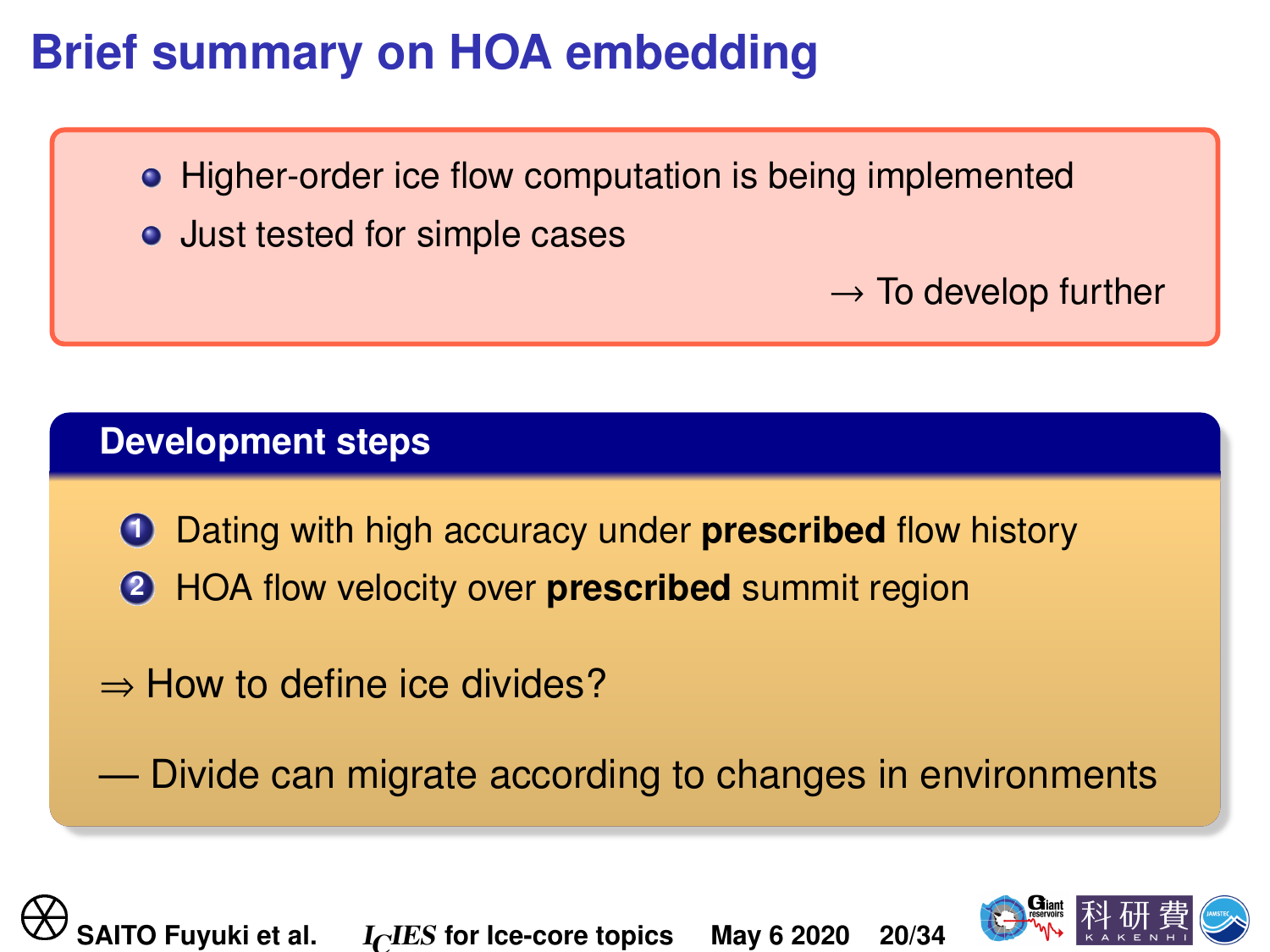## **What controls the summit position?**

<span id="page-20-0"></span> $lce-sheet shape \leftarrow Large-scale & local-scale effects$  $\Leftarrow$  Climate + Extent + Bedrock

• [Weertman \(1973\)](#page-32-3) Effect of the spatial pattern of accumulation rate < Effect of the ice sheet span for the summit position

- [Abe-Ouchi et al. \(1994\)](#page-27-2) The highest point of the ice sheet is not always at the same position; it migrates towards the center for thickening ice.
- [Hindmarsh \(1996\)](#page-28-2) While flow near ice divides cannot be calculated by the shallow-ice approximation ( $\equiv$  shear-dominant flow), their **position can be** to the order of the ice-sheet thickness. Weerlman (1973)<br>
Effect of the spatial pattern of accumulation ra<br>  $\leq$  Effect of the ice sheet span for the su<br> **•** Abe-Ouchi et al. (1994)<br>
The highest point of the ice sheet is not always a<br>
position; it migrates towar

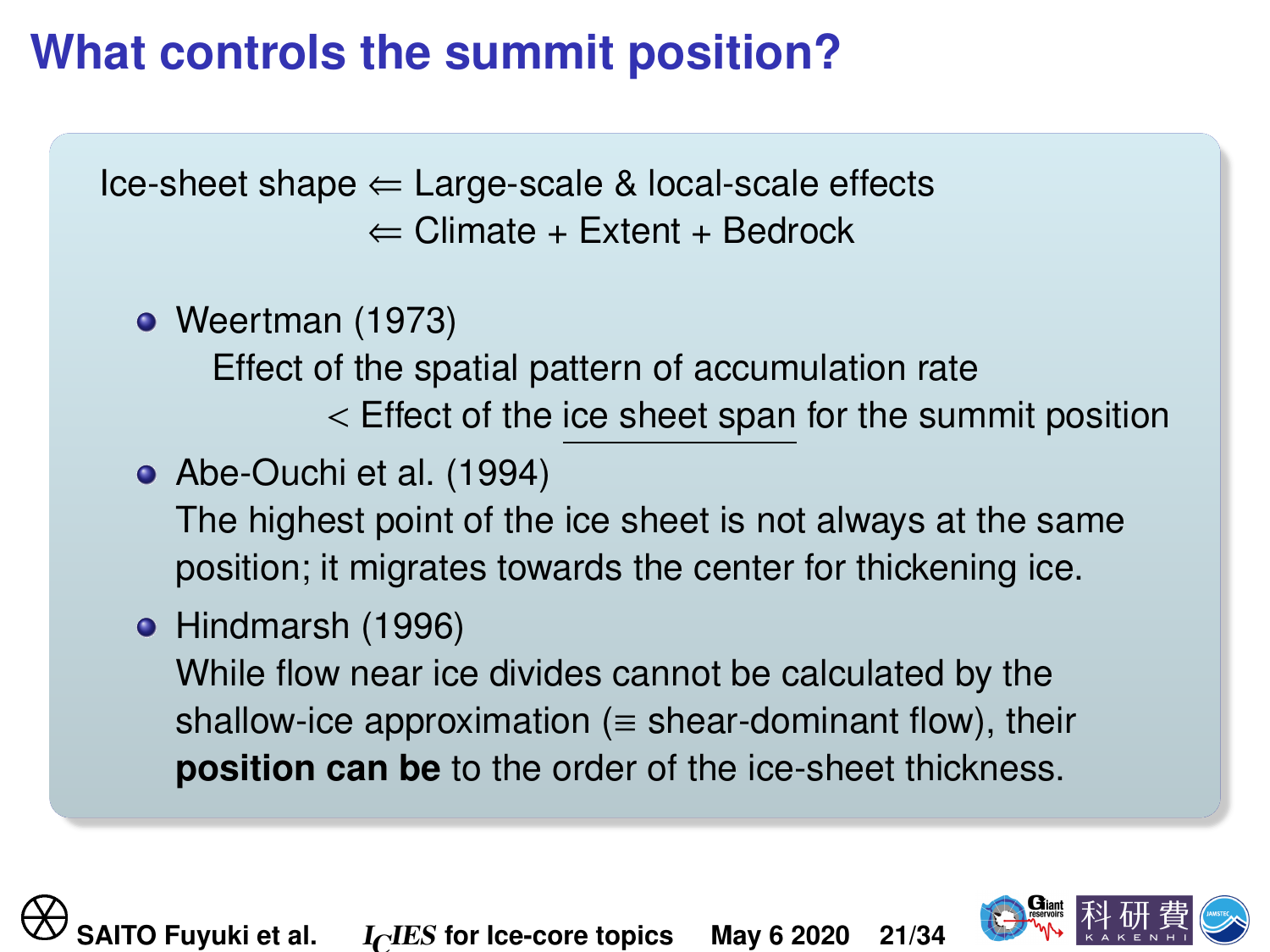# **Experiment configuration: Extent**

Sensitivity experiments to **prescribed** ice-sheet area



- **a** advance/retreat in specific/whole area
- **AND bedrock elevation** > <sup>−</sup>800m
- **AND grounding line** advance  $\{40 \cdots 600\}$ km from P
- AND 'holes' are filled up manually

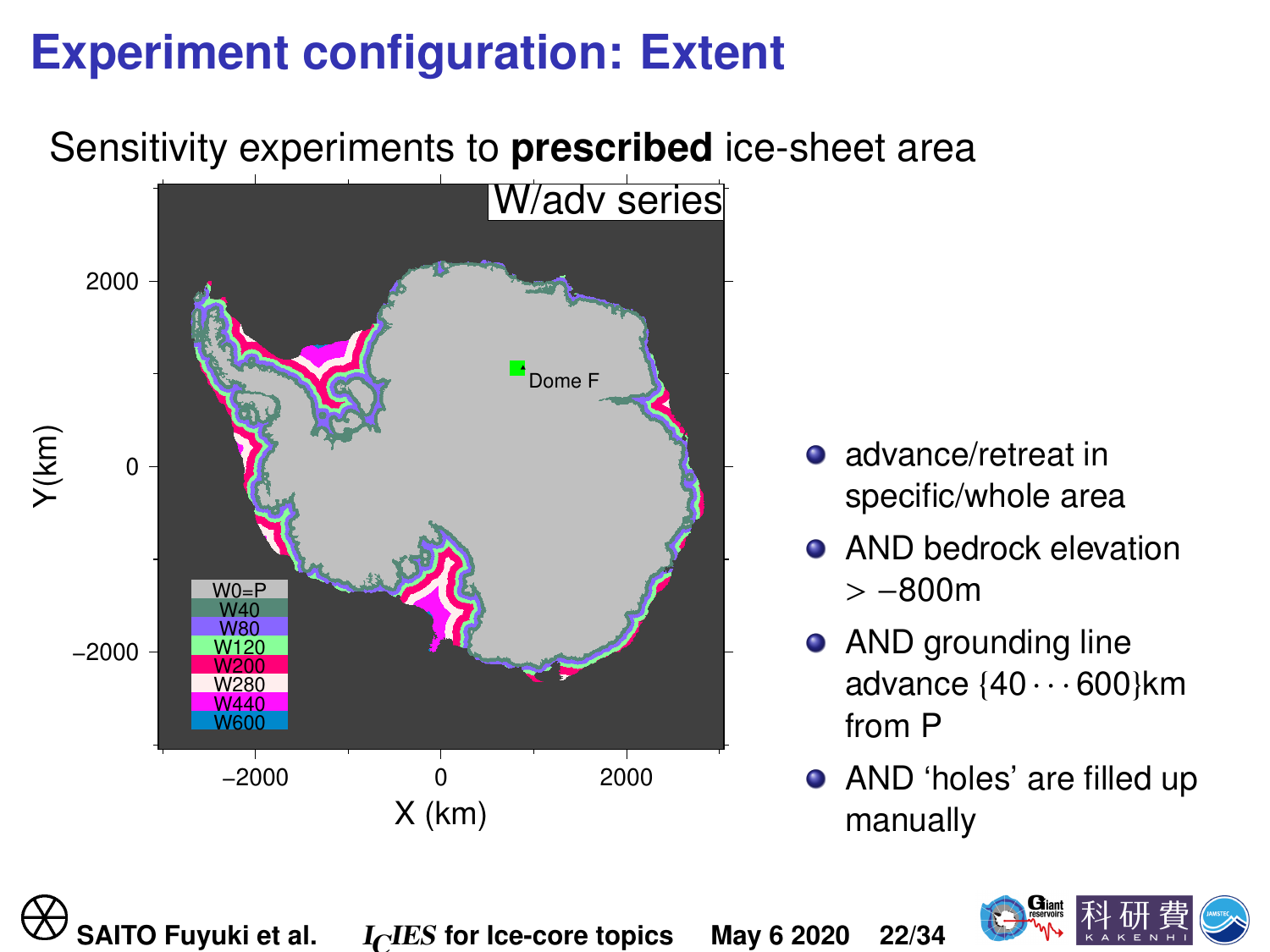## **Experiment configuration: Climate**

**Control**: SeaRISE [\(Nowicki et al., 2013\)](#page-30-1) boundary conditions

- **•** Present-day accumulation (Athern et al. 2006) with modification around Dome Fuji ( $\simeq$  2.75 cm/yr) [\(Satow et al., 1999\)](#page-32-4)
- Surf. temperature: function of lon lat elev [\(Fortuin and Oerlemans,](#page-28-3) [1990\)](#page-28-3) ■ Surf. temperature: function of lon lat elev (Fortuin a<br>1990)<br> **LGM:** LGM-like condition<br>
■ Constant perturbation from the Control<br>
■ Sea level: -128.25 m<br>
■ Background temperature: -7.81 K<br>
■ SAITO Fuyuki et al. I<sub>C</sub>IES

#### **LGM**: LGM-like condition

- Constant perturbation from the Control
- Sea level: <sup>−</sup>128.25 m
- Background temperature: <sup>−</sup>7.81 K

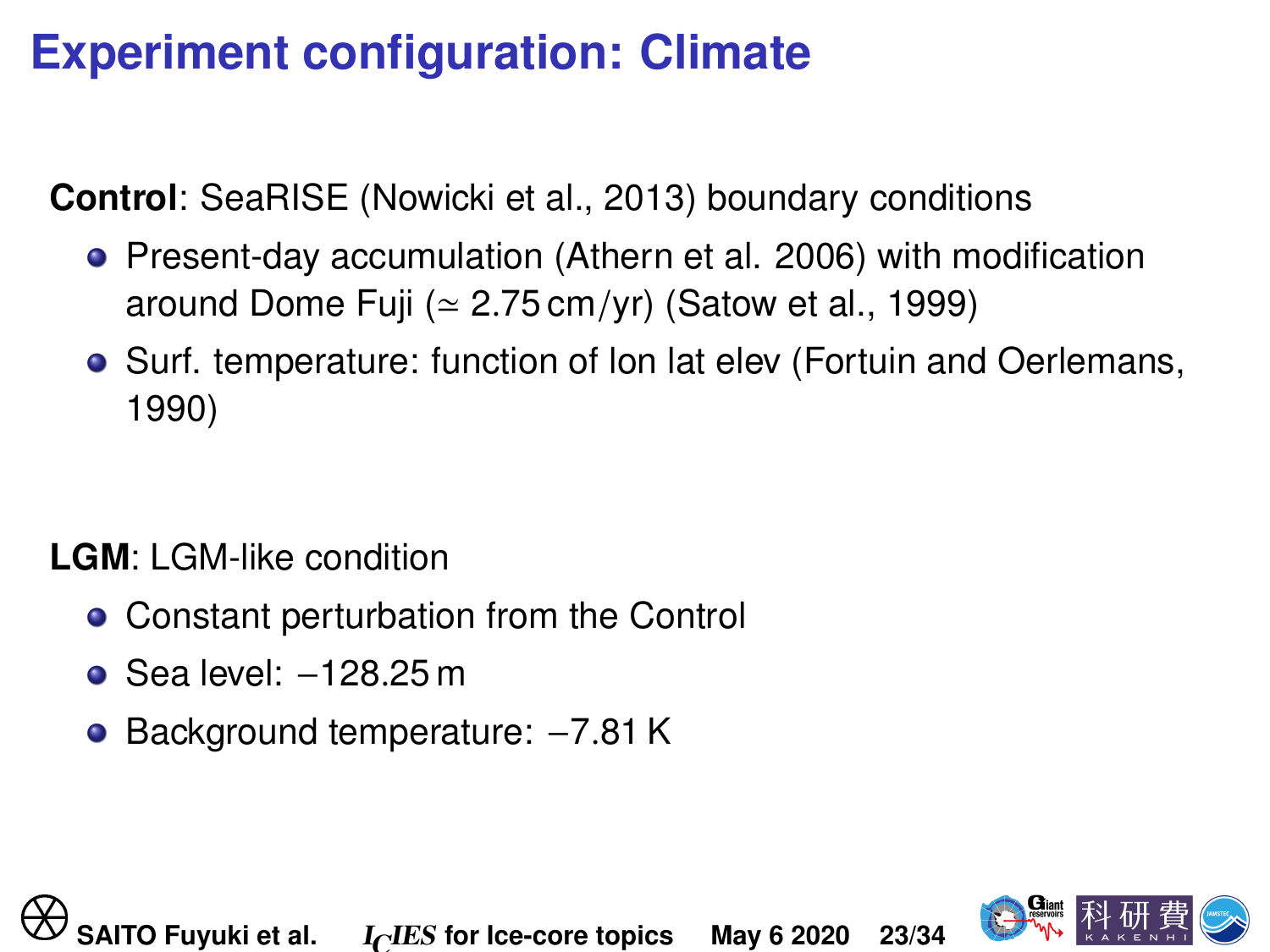#### **Results: Dome Fuji Position sensitivities**



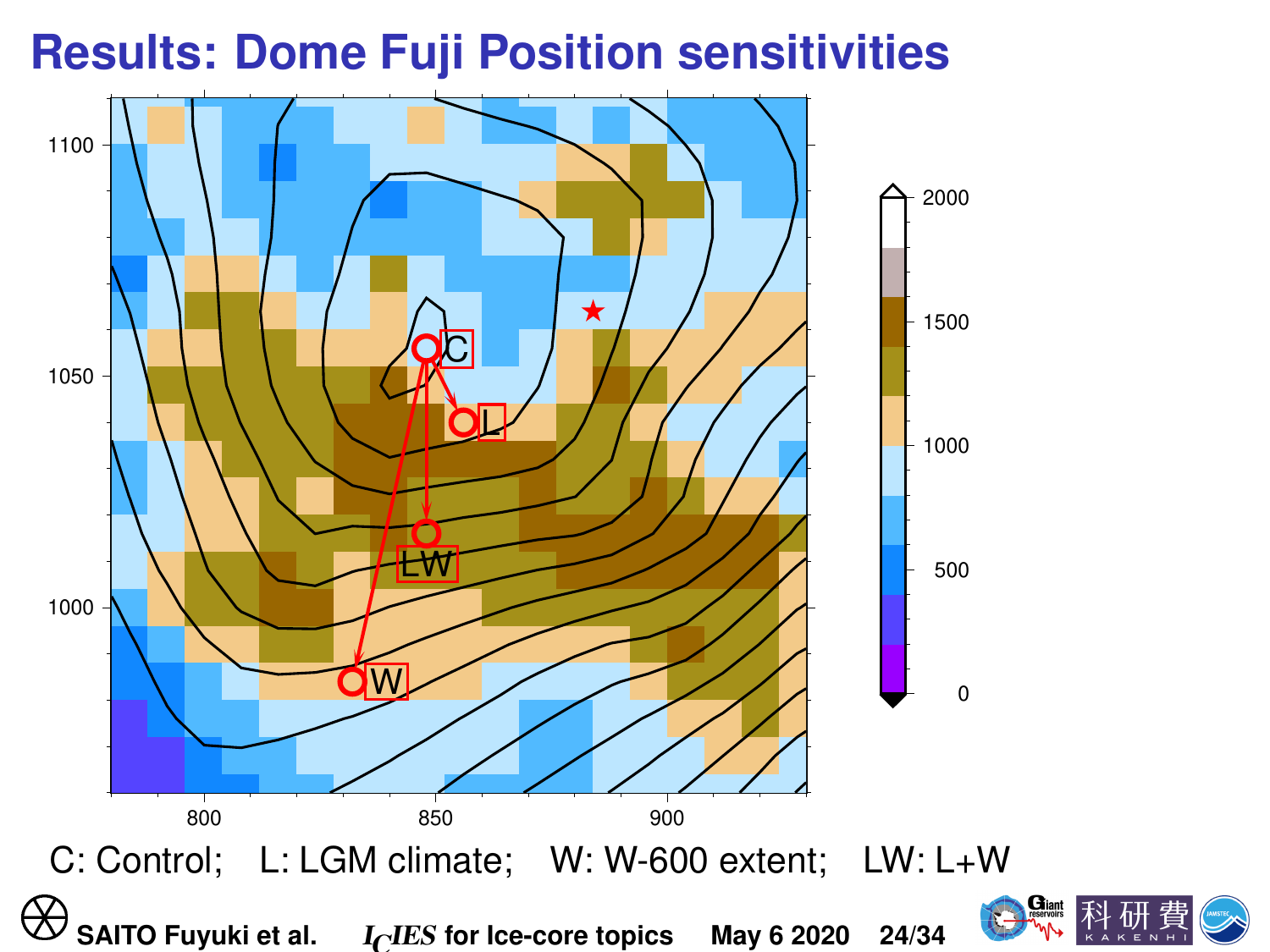## **Brief summary on Dome Fuji migration**

• Potential Dome Fuji migration is examined

• Dome Fuji migration during glacial cycles  $\leq 50$  km

 $\rightarrow$  Paper in preparation

#### **Development steps**

- **1** Dating with high accuracy under **prescribed** flow history
- **2** HOA flow velocity over **prescribed** summit region
- **3** Summit migration by **prescribed** ice-sheet extent/climate

 $\Rightarrow$  How to simulate changes in ice-sheet extent? ⇒ Paper<br> **O** Dating with high accuracy under **prescribed** flow<br> **O** HOA flow velocity over **prescribed** summit regio<br> **O** Summit migration by **prescribed** ice-sheet extert?<br>
⇒ How to simulate changes in ice-sheet extent?<br>

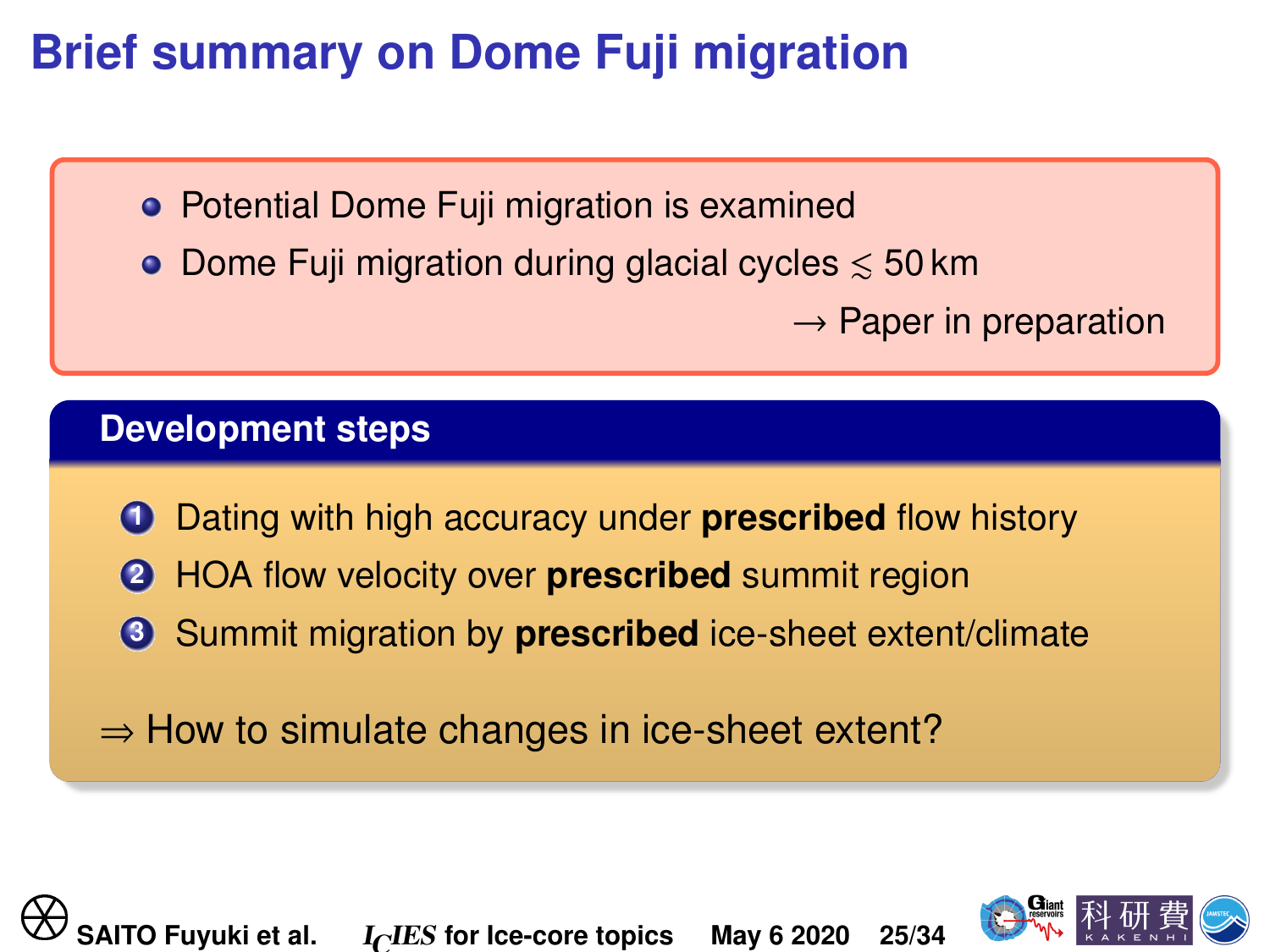# **Simulation of grounding line migration**

Grounding line migration simulation using  $I<sub>C</sub>IES$ with MISMIP configuration[\(Pattyn et al., 2012\)](#page-31-3)



Under development.....

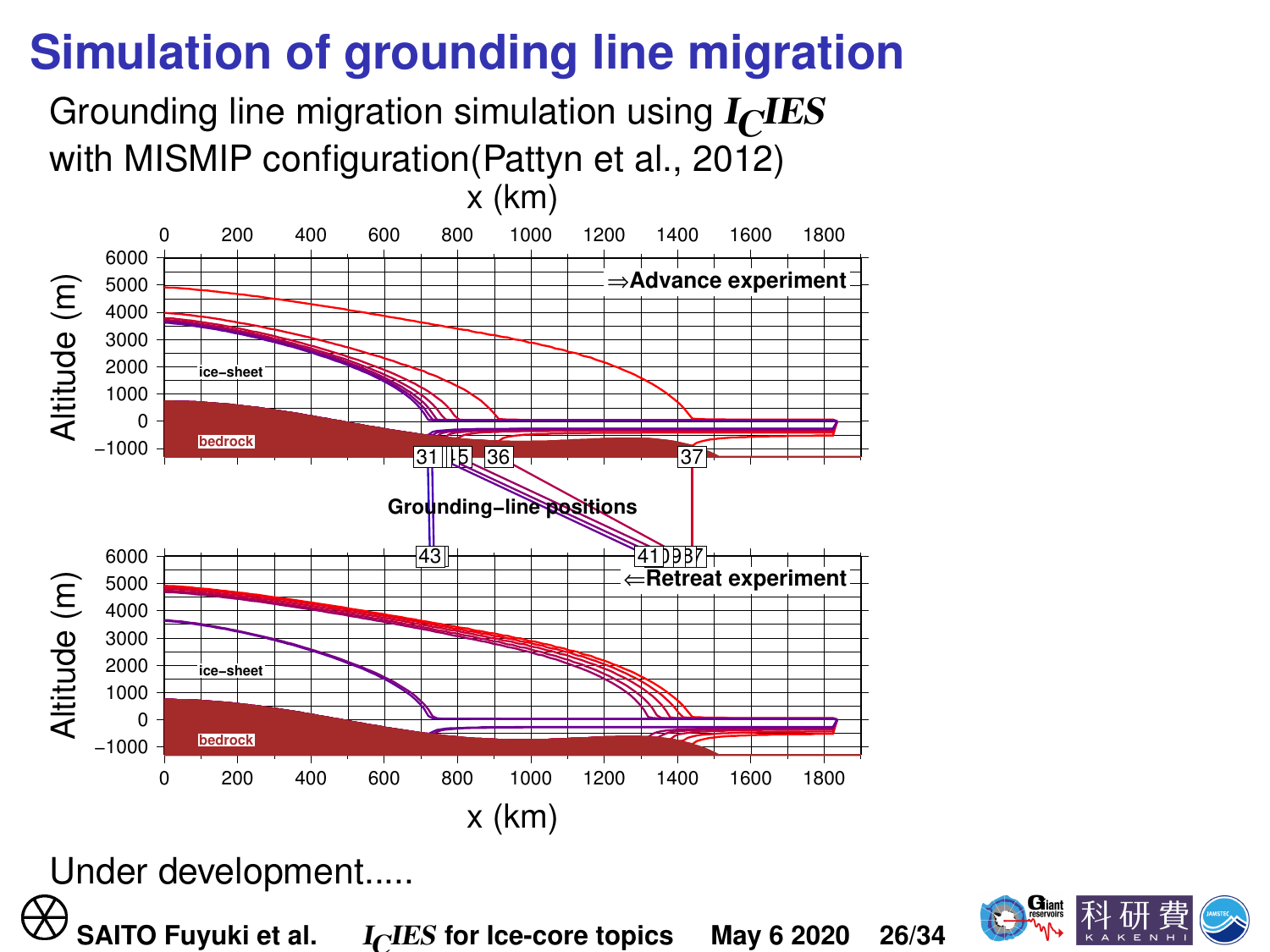## **Summary**

**A numerical ice-sheet model for ice-core topics has been developed / being developed / will be developed**

|                    | <b>● (GMDD 乙)</b> RCIP dating with high accuracy                     |
|--------------------|----------------------------------------------------------------------|
|                    | <b>4</b> (testing) HOA nesting                                       |
|                    | <b>3</b> (writing) Summit migration                                  |
|                    | <b>O</b> (pending) Grounding line migration by ice-ocean interaction |
| <b>6</b> (waiting) | Ice-ocean interaction under ice shelves                              |
|                    |                                                                      |

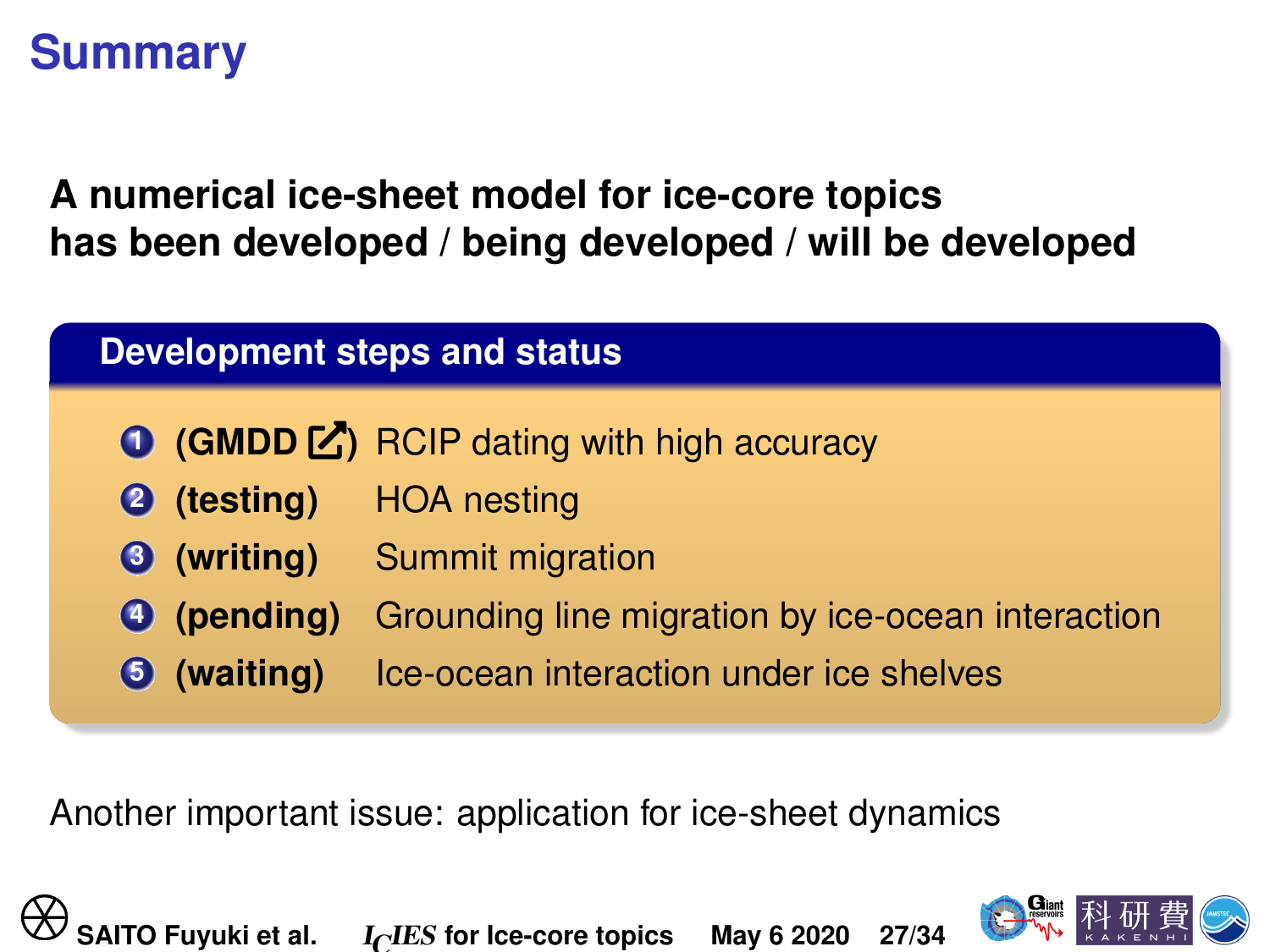### **References I**

- <span id="page-27-2"></span>Abe-Ouchi, A., Blatter, H., and Ohmura, A.: How does the Greenland ice sheet geometry remember the ice age?, Global and Planetary Change, 9, 133–142, doi: 10.1016/0921-8181(94)90012-4, URL [http://www.sciencedirect.com/science/article/](http://www.sciencedirect.com/science/article/B6VF0-48B09WK-5N/2/ff0cbb89aa27e4c03e62d78b0fa7f9f8) [B6VF0-48B09WK-5N/2/ff0cbb89aa27e4c03e62d78b0fa7f9f8](http://www.sciencedirect.com/science/article/B6VF0-48B09WK-5N/2/ff0cbb89aa27e4c03e62d78b0fa7f9f8), 1994.
- <span id="page-27-1"></span><span id="page-27-0"></span>Clarke, G. K. C., Lhomme, N., and Marshall, S. J.: Tracer transport in the Greenland ice sheet: three-dimensional isotopic stratigraphy, Quat. Sci. Rev., 24, 155–171, doi: 10.1016/j.quascirev.2004.08.021, URL [http://www.sciencedirect.com/science/article/B6VBC-4DS92J4-1/](http://www.sciencedirect.com/science/article/B6VBC-4DS92J4-1/2/611027ceb4e1f74bb87ab3c501239d68) [2/611027ceb4e1f74bb87ab3c501239d68](http://www.sciencedirect.com/science/article/B6VBC-4DS92J4-1/2/611027ceb4e1f74bb87ab3c501239d68), 2005. 001. 10.1010/0921-8181(94)90012-4, ORL<br>http://www.sciencedirect.com/science/article/<br>B6VF0-48B09WK-5N/2/ff0cbb89aa27e4c03e62d78b0fa7<br>Clarke, G. K. C., Lhomme, N., and Marshall, S. J.: Tracer tran<br>Greenland ice sheet: three
	- EPICA community members: Eight glacial cycles from an Antarctic ice core, Nature, 429, 623–628, 2004.

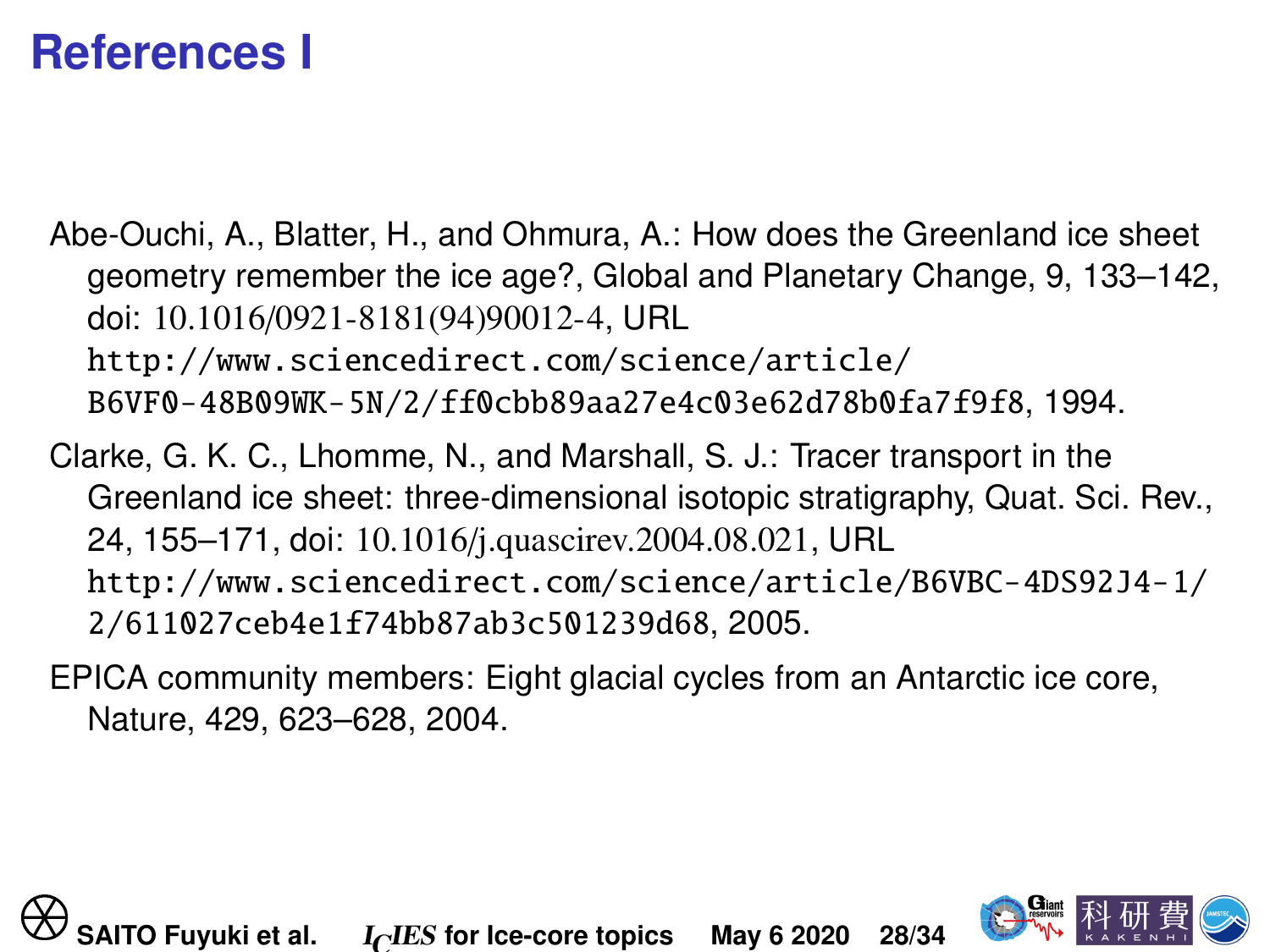## **References II**

- <span id="page-28-3"></span><span id="page-28-0"></span>Fischer, H., Severinghaus, J., Brook, E., Wolff, E., Albert, M., Alemany, O., Arthern, R., Bentley, C., Blankenship, D., Chappellaz, J., Creyts, T., Dahl-Jensen, D., Dinn, M., Frezzotti, M., Fujita, S., Gallee, H., Hindmarsh, R., Hudspeth, D., Jugie, G., Kawamura, K., Lipenkov, V., Miller, H., Mulvaney, R., Parrenin, F., Pattyn, F., Ritz, C., Schwander, J., Steinhage, D., van Ommen, T., and Wilhelms, F.: Where to find 1.5 million yr old ice for the IPICS "Oldest-Ice" ice core, Clim. Past, 9, 2489–2505, doi: 10.5194/cp-9-2489-2013, URL <http://www.clim-past.net/9/2489/2013/>, 2013. Parrenin, F., Pattyn, F., Ritz, C., Schwander, J., Steinhage,<br>T., and Wilhelms, F.: Where to find 1.5 million yr old ice for<br>"Oldest-lce" ice core, Clim. Past, 9, 2489–2505, doi: 10.519<br>URL http://www.clim-past.net/9/2489/
	- Fortuin, J. P. F. and Oerlemans, J.: Parameterization of the annual surface temperature and mass balance of Antarctica, Ann. Glaciol., 14, 78–84, 1990.
	- Greve, R., Wang, Y., and Mügge, B.: Comparison of numerical schemes for the solution of the advective age equation in ice sheets, Ann. Glaciol., 35, 487–494, doi: 10.3189/172756402781817112, 2002.
	- Hindmarsh, R. C. A.: Stochastic perturbation of divide position, Ann. Glaciol., 23, 94–104, 1996.

<span id="page-28-2"></span><span id="page-28-1"></span>

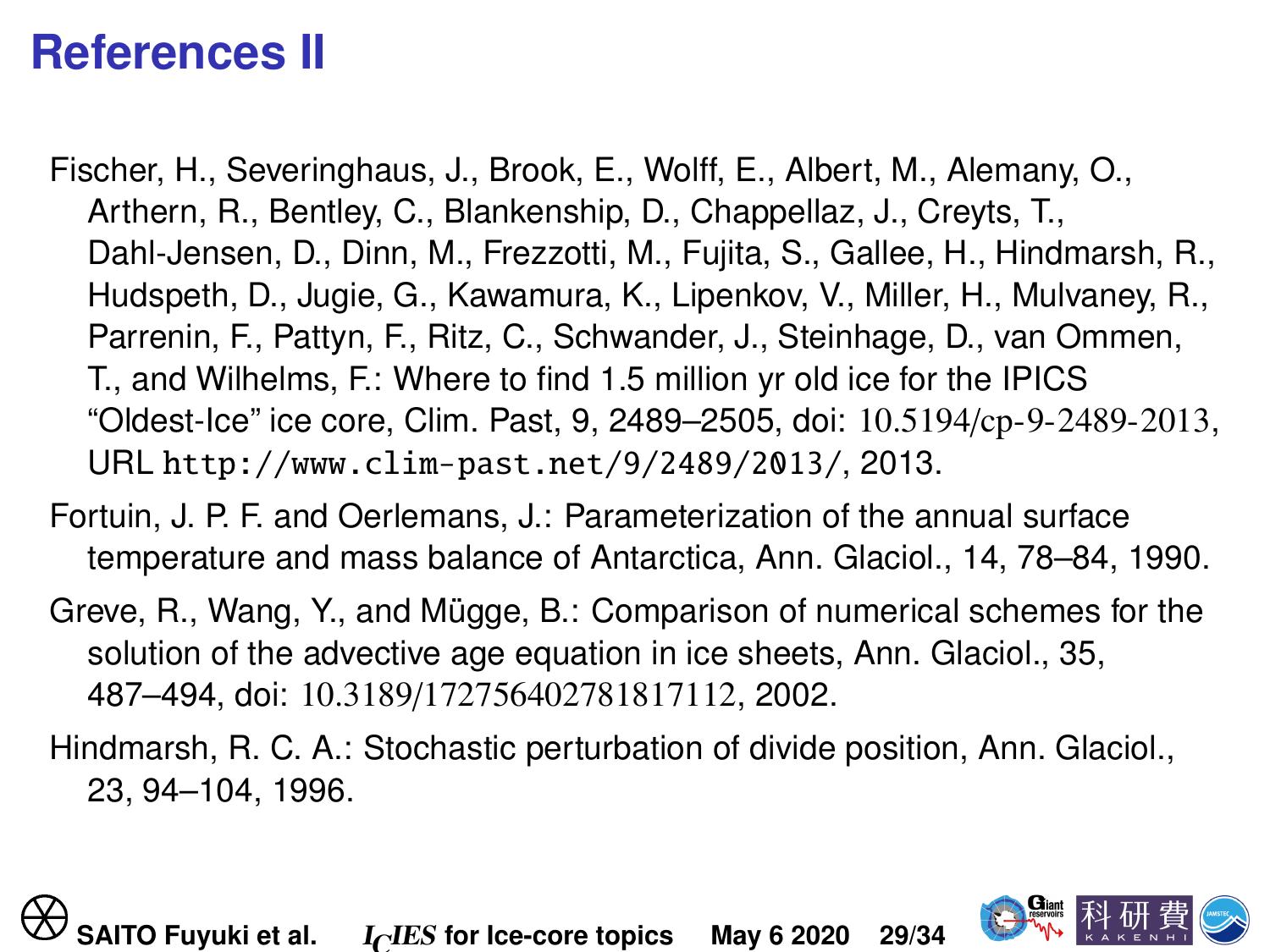## **References III**

- <span id="page-29-2"></span>Lhomme, N., Clarke, G. K. C., and Marshall, S. J.: Tracer transport in the Greenland Ice Sheet: constraints on ice cores and glacial history, Quat. Sci. Rev., 24, 173–194, doi: 10.1016/j.quascirev.2004.08.020, URL [http://www.sciencedirect.com/science/article/B6VBC-4DW2PC8-2/](http://www.sciencedirect.com/science/article/B6VBC-4DW2PC8-2/2/bff5252dbfb42af719bb6eeccb59bf05) [2/bff5252dbfb42af719bb6eeccb59bf05](http://www.sciencedirect.com/science/article/B6VBC-4DW2PC8-2/2/bff5252dbfb42af719bb6eeccb59bf05), 2005.
- <span id="page-29-1"></span><span id="page-29-0"></span>Lisiecki, L. E. and Raymo, M. E.: A Pliocene-Pleistocene stack of 57 globally distributed benthic δ<sup>18</sup>O records, Paleoceanography, 20, doi:<br>10.1029/2004PA001071 LIBL 10.1029/2004PA001071, URL <http://dx.doi.org/10.1029/2004PA001071>, pA1003, 2005.
- Mügge, B., Savvin, A., Calov, R., and Greve, R.: Numerical Age Computation of the Antarctic Ice Sheet for Dating Deep Ice Cores, in: Advances in Cold-Region Thermal Engineering and Sciences, edited by Hutter, Y. W. K. and Beer, H., pp. 307–318, Springer, 1999. http://www.sciencedirect.com/science/article/B6<br>2/bff5252dbfb42af719bb6eeccb59bf05, 2005.<br>Lisiecki, L. E. and Raymo, M. E.: A Pliocene-Pleistocene stac<br>distributed benthic δ<sup>18</sup>O records, Paleoceanography, 20, dc<br>10.1029/

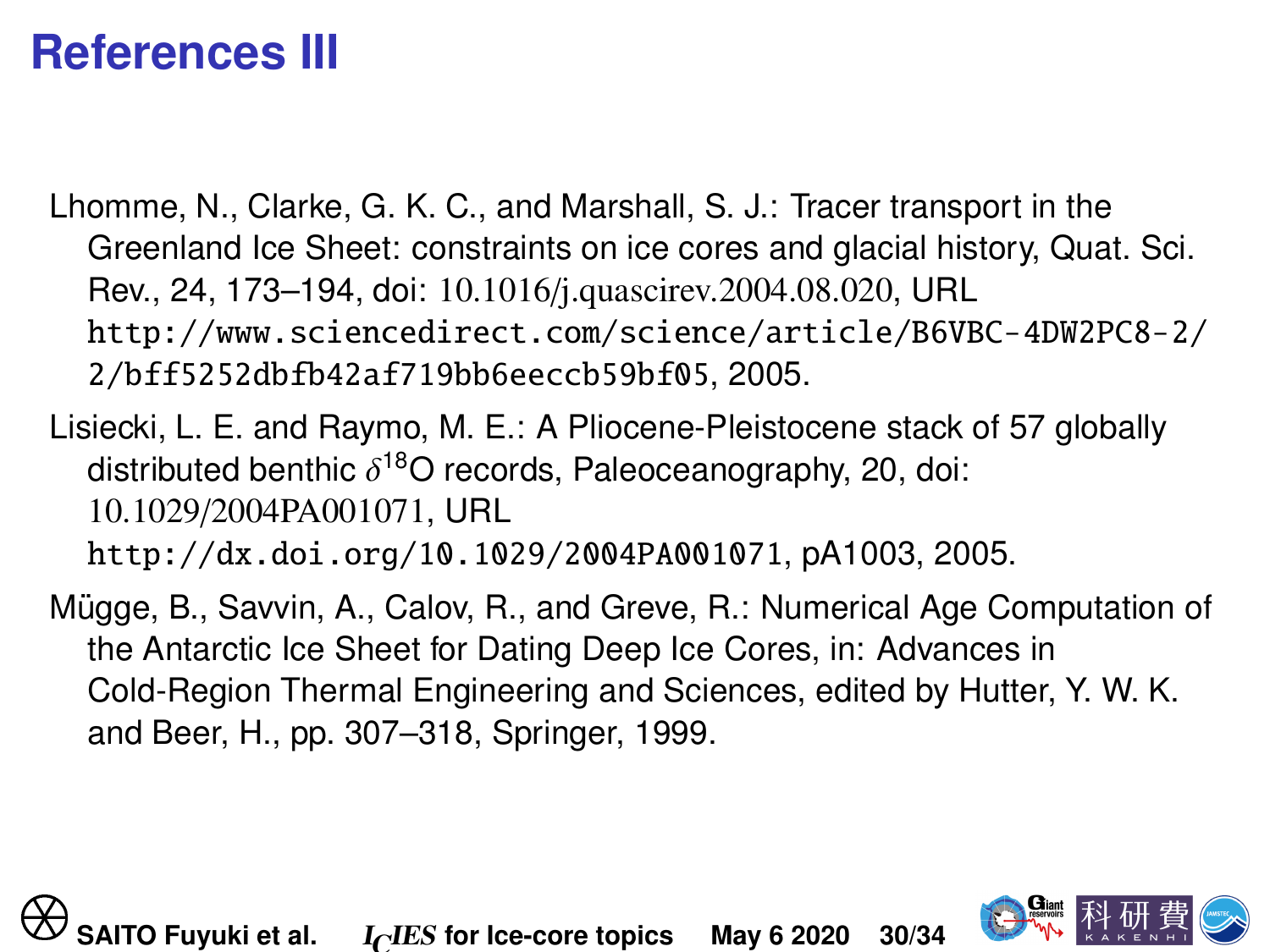### **References IV**

- <span id="page-30-1"></span>Nowicki, S., Bindschadler, R. A., Abe-Ouchi, A., Aschwanden, A., Bueler, E., Choi, H., Fastook, J., Granzow, G., Greve, R., Gutowski, G., Herzfeld, U., Jackson, C., Johnson, J., Khroulev, C., Larour, E., Levermann, A., Lipscomb, W. H., Martin, M. A., Morlighem, M., Parizek, B. R., Pollard, D., Price, S. F., Ren, D., Rignot, E., Saito, F., Sato, T., Seddik, H., Seroussi, H., Takahashi, K., Walker, R., and Wang, W. L.: Insights into spatial sensitivities of ice mass response to environmental change from the SeaRISE ice sheet modeling project I: Antarctica, J. Geophys. Res. Earth Surf., 118, 1002–1024, doi: 10.1002/jgrf.20081, URL <http://dx.doi.org/10.1002/jgrf.20081>, 2013. W. H., Martin, M. A., Morlignem, M., Parizek, B. H., Pollard<br>
Ren, D., Rignot, E., Saito, F., Sato, T., Seddik, H., Seroussi<br>
Walker, R., and Wang, W. L.: Insights into spatial sensitiviti<br>
response to environmental change
	- Parrenin, F., Dreyfus, G., Durand, G., Fujita, S., Gagliardini, O., Gillet, F., Jouzel, J., Kawamura, K., Lhomme, N., Masson-Delmotte, V., Ritz, C., Schwander, J., Shoji, H., Uemura, R., Watanabe, O., and Yoshida, N.: 1-D-ice flow modelling at EPICA Dome C and Dome Fuji, East Antarctica, Clim. Past, 3, 243–259, 2007.

<span id="page-30-0"></span>

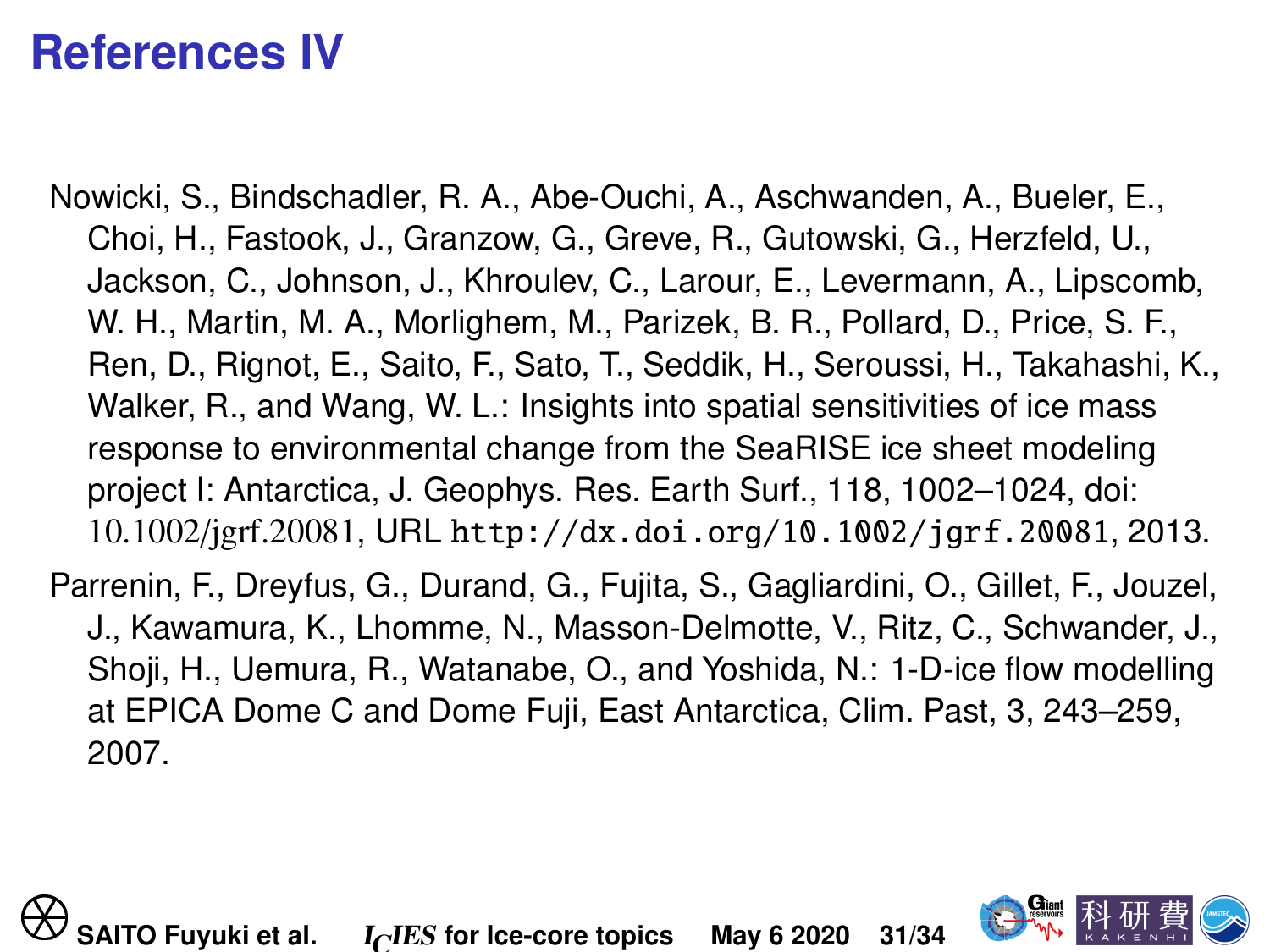## **References V**

<span id="page-31-3"></span>Pattyn, F., Schoof, C., Perichon, L., Hindmarsh, R. C. A., Bueler, E., de Fleurian, B., Durand, G., Gagliardini, O., Gladstone, R., Goldberg, D., Gudmundsson, G. H., Huybrechts, P., Lee, V., Nick, F. M., Payne, A. J., Pollard, D., Rybak, O., Saito, F., and Vieli, A.: Results of the Marine Ice Sheet Model Intercomparison Project, MISMIP, The Cryosphere, 6, 573–588, doi: 10.5194/tc-6-573-2012, URL <http://www.the-cryosphere.net/6/573/2012/>, 2012.

- <span id="page-31-0"></span>Rybak, O. and Huybrechts, P.: A comparison of Eulerian and Lagrangian methods for dating in numerical ice-sheet models, Ann. Glaciol., 37, 150–158, doi: 10.3189/172756403781815393, 2003.
- <span id="page-31-2"></span><span id="page-31-1"></span>Saito, F. and Abe-Ouchi, A.: Modelled response of the volume and thickness of the Antarctic ice sheet to the advance of the grounded area, Ann. Glaciol., 51, 41–48, 2010.
- Saito, F., Abe-Ouchi, A., and Blatter, H.: Effects of first-order stress gradients in an ice sheet evaluated by a three-dimensional thermomechanical coupled model, Ann. Glaciol., 37, 166–172, 2003. Intercomparison Project, MISMIP, The Cryosphere, 6, 573-<br>
10.5194/tc-6-573-2012, URL<br>
http://www.the-cryosphere.net/6/573/2012/, 2012.<br>
Rybak, O. and Huybrechts, P.: A comparison of Eulerian and<br>
methods for dating in nume

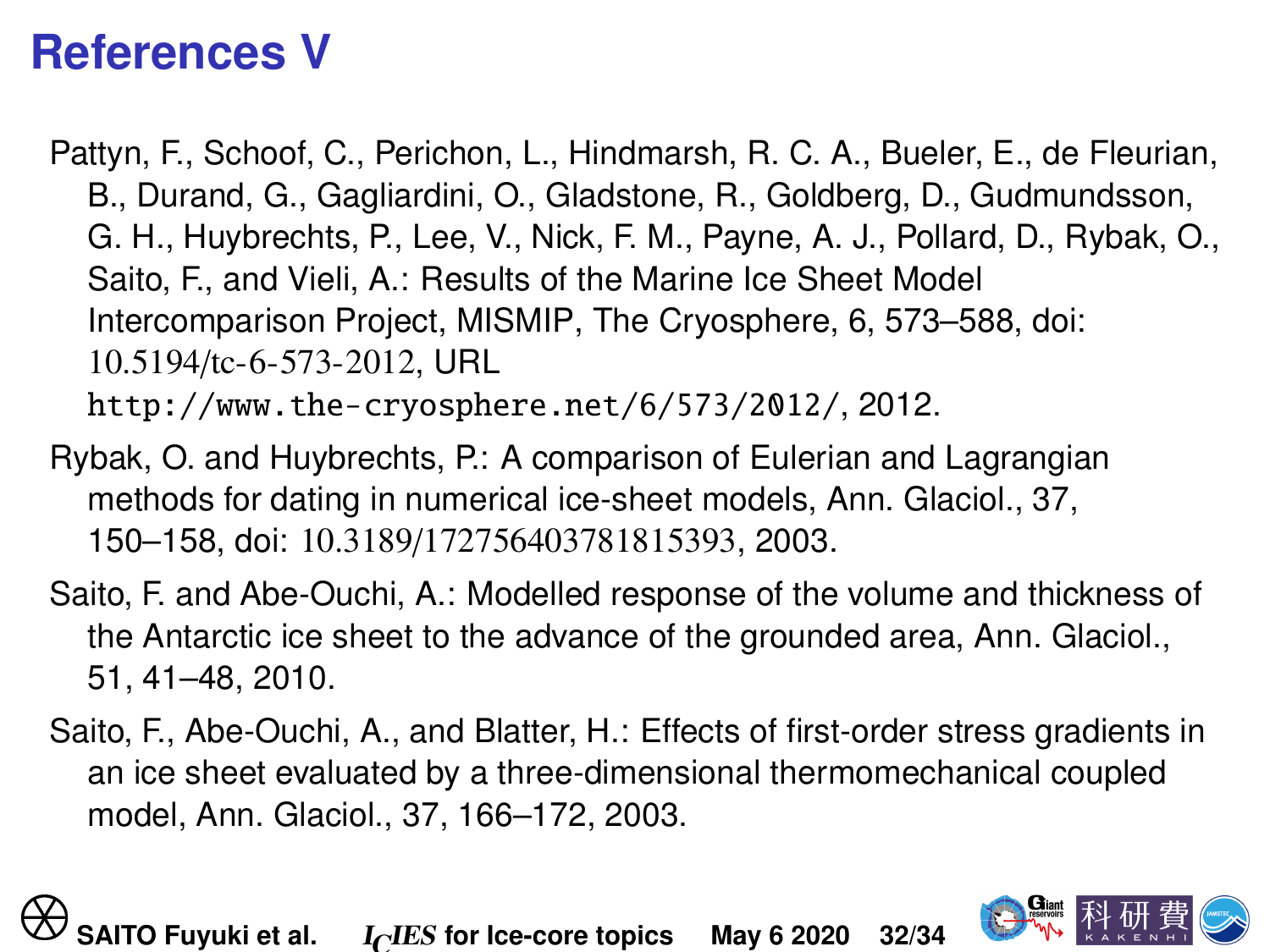## **References VI**

- <span id="page-32-2"></span>Saito, F., Obase, T., and Abe-Ouchi, A.: Implementation of RCIP scheme and its performance for 1D age computations in ice-sheet models, Geosci. Model Dev. Discuss., doi: 10.5194/gmd-2020-53, URL <https://www.geosci-model-dev-discuss.net/gmd-2020-53/>, 2020.
- Satow, K., Watanabe, O., Shoji, H., and Motoyama, H.: The relationship among accumulation rate, stable isotope ratio and surface temperature on the plateau of East Dronning Maud Land, Antarctica, Polar Meteorol. Glaciol., 13, 43–52, 1999.
- <span id="page-32-4"></span><span id="page-32-0"></span>Tarasov, L. and Peltier, W. R.: Greenland glacial history, borehole constraints, and Eemian extent, J. Geophys. Res., 108, 2143, doi: 10.1029/2001JB001731, URL <http://dx.doi.org/10.1029/2001JB001731>, 2003. accumulation rate, stable isotope ratio and surface tempera<br>plateau of East Dronning Maud Land, Antarctica, Polar Me<br>43–52, 1999.<br>Tarasov, L. and Peltier, W. R.: Greenland glacial history, borel<br>and Eemian extent, J. Geoph
	- Weertman, J.: Position of ice divides and ice centers on ice sheets, J. Glaciol., 12, 353–360, 1973.
	- Xiao, F., Yabe, T., and Ito, T.: Constructing oscillation preventing scheme for advection equation by rational function, Comp. Phys. Comm., 93, 1–12, doi: 10.1016/0010-4655(95)00124-7, URL [http:](http://www.sciencedirect.com/science/article/pii/0010465595001247)

<span id="page-32-3"></span><span id="page-32-1"></span>[//www.sciencedirect.com/science/article/pii/0010465595001247](http://www.sciencedirect.com/science/article/pii/0010465595001247), 1996.